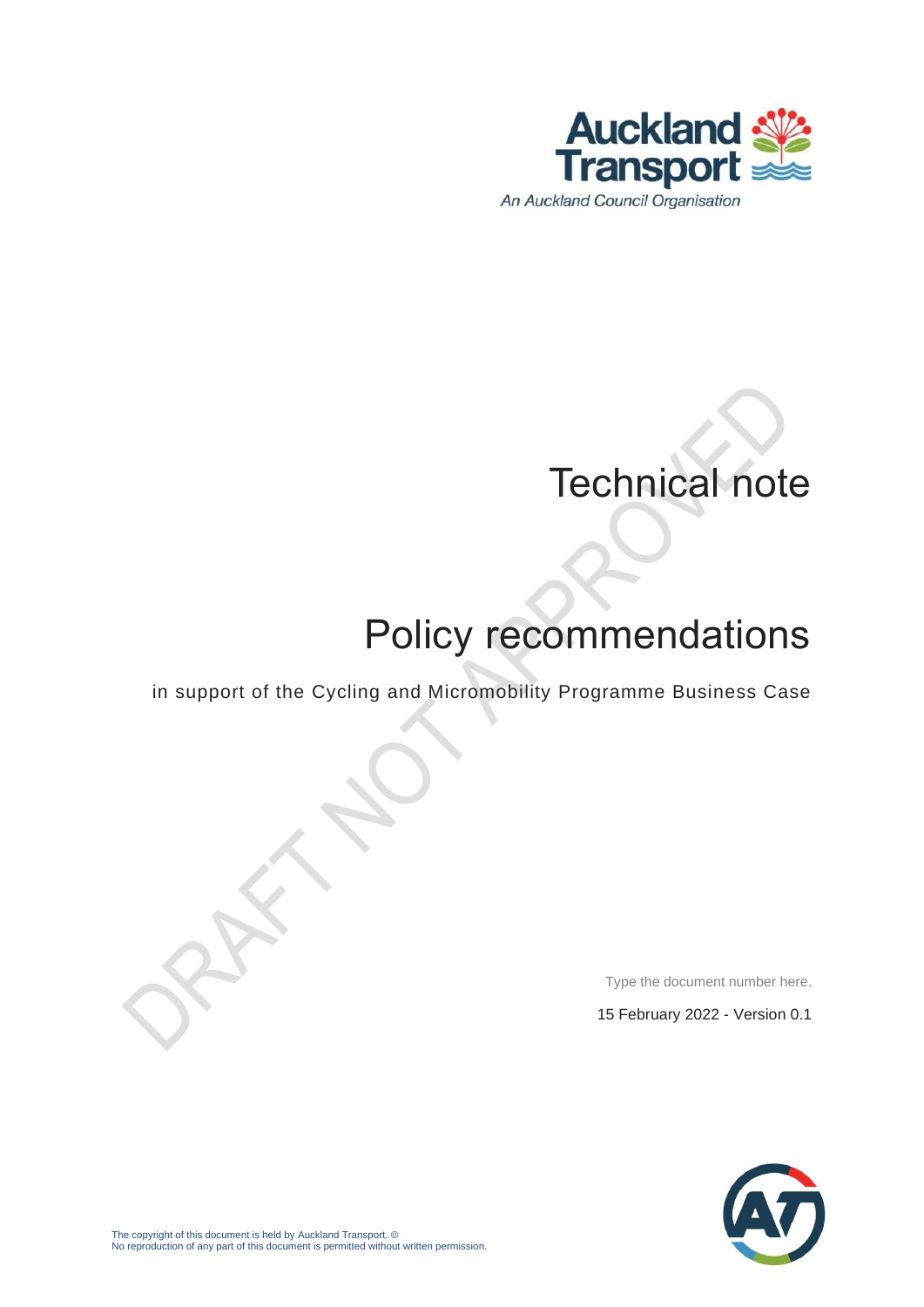

### **Contents**

| DOCUMENT NAME | Policy recommendations Technical Note [Project Name]                                                                                                       | <b>VERSION</b> | Version 0.1      |
|---------------|------------------------------------------------------------------------------------------------------------------------------------------------------------|----------------|------------------|
| DOCUMENT No.  |                                                                                                                                                            |                |                  |
| PREPARED BY   |                                                                                                                                                            | <b>DATED</b>   | July 2021 2022   |
| FILE NAME/LOC | https://aucklandtransport-<br>my.sharepoint.com/personal/ella davis at govt nz2/documents/cycling pbc material/appendix<br>h - policy technical note .docx | FILE REF       | 30.0             |
|               |                                                                                                                                                            |                | <b>D</b> - - - 1 |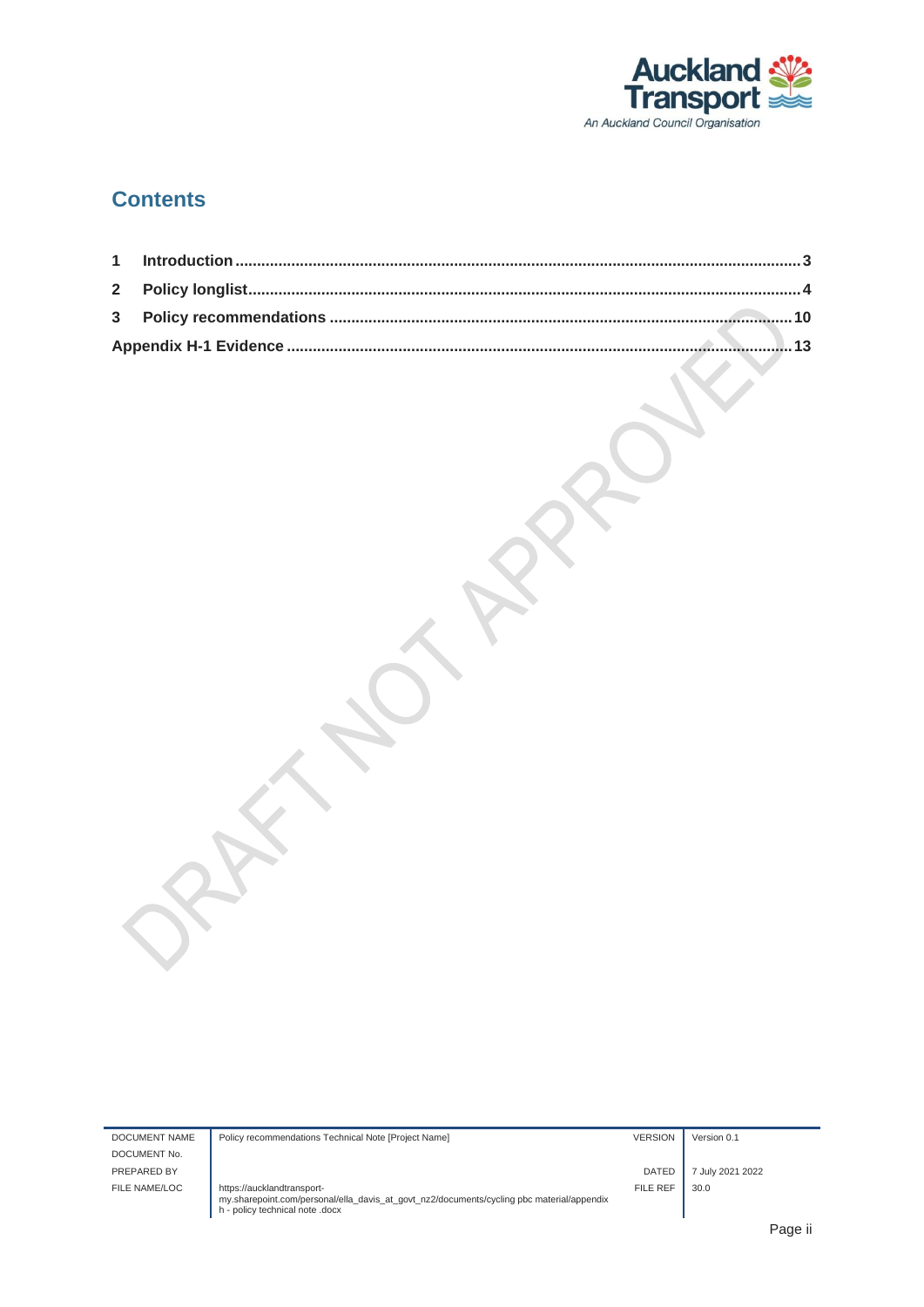

### <span id="page-2-0"></span>**1 Introduction**

This technical note summarises the development of the alternatives progressed as policy recommendations in support of the CAM-PBC investment objectives.

The CAM-PBC investment objectives are as follows:

- Contribute to reduction of deaths and serious injuries involving people using bikes and micromobility by 40% by 2031 (30%)
- Increase cycling and micromobility mode share by distance from 0.4% to 1.9%, contributing to the regional mode share aspiration of 7% by 2030 (30%)
- Increase the proportion of the population that can access key social opportunities within 15 minutes by safe cycling or micromobility to 40% by 2031 (30%)
- Increase the rate of delivery of safe cycling facilities on the Cycle and Micromobility Strategic Network by 15km per year by 2031 (10%)

In aiming to achieve the above investment objectives, the majority of the funding allocated to the CAM-PBC will be invested in the delivery of safe cycling facilities. The evidence suggests, however, that in order to maximise the benefits from the development of urban cycle networks, the infrastructure should be supported by a coordinated set of integrated, mutually supporting policies and programmes<sup>1</sup>.

While the provision of safe and connected infrastructure alone can and does influence peoples travel choices, such interventions appear to be more effective when they form part of a comprehensive package of measures. By exploiting the synergies between different interventions, their impacts can be magnified<sup>2</sup>.

Policy recommendations highlight where new policies could be created, or existing policies could be changed to support the CAM-PBC investment objectives. These include changes to planning and funding settings to help shape a supportive urban form or enable better cycling outcomes from other projects delivering street changes, changes to regulations to improve safety, and travel demand management techniques such as road pricing and parking restrictions. No funding is assigned to the pursuit of these changes, and for the majority of the recommendations the authority to implement the suggested change sits with external organisations. As such, the intention is that AT lobbies for the change through its existing channels.

J. Pucher, J. Dill, et al. Infrastructure, programs and policies to increase bicycling. Preventive Medicine, 50 (2010), pp. 5106- 5125

| DOCUMENT NAME | Policy recommendations Technical Note [Project Name]                                                                                                       | <b>VERSION</b> | Version 0.1      |
|---------------|------------------------------------------------------------------------------------------------------------------------------------------------------------|----------------|------------------|
| DOCUMENT No.  |                                                                                                                                                            |                |                  |
| PREPARED BY   |                                                                                                                                                            | <b>DATED</b>   | 7 July 2021 2022 |
| FILE NAME/LOC | https://aucklandtransport-<br>my.sharepoint.com/personal/ella davis at govt nz2/documents/cycling pbc material/appendix<br>h - policy technical note .docx | FILE REF       | 30.0             |

<sup>1</sup> Pucher J., Buehler R. At the frontiers of cycling: Policy innovations in the Netherlands, Denmark, and Germany. World Transp. Policy Pract., 13 (3) (2007), pp. 8-57

<sup>&</sup>lt;sup>2</sup> Pucher, J. and Buehler, R. (2008) Making Cycling Irresistible: Lessons from The Netherlands, Denmark and Germany. Transport Reviews 28(4): 495-528.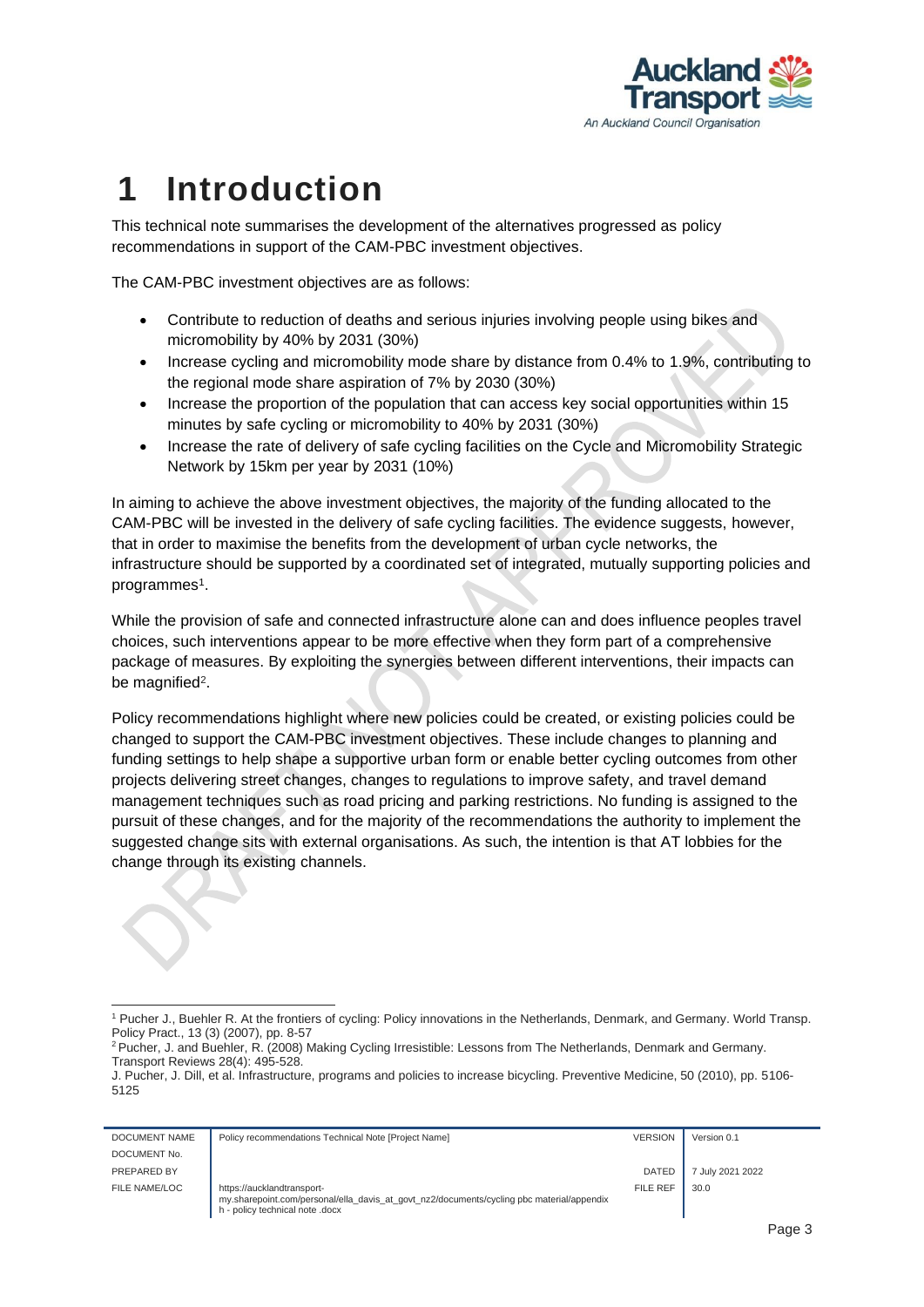

## <span id="page-3-0"></span>**2 Policy longlist**

The following section presents a longlist of policies that could support the investment objectives of the CAM-PBC. Where relevant, these have been brought forward from the Alternatives Assessment. Some have been further investigated / developed since that assessment was carried out and that is reflected in the proposal description.

These are based on tried and tested interventions that have proven to be successful locally and worldwide in encouraging cycling (and active travel more generally) and promoting cycle safety. Where appropriate, the expected benefits, disbenefits and uncertainties around each of the policy changes are explored, taking local context into account, and an estimate of the potential impact is included. Caution should be applied when inferring results from foreign case studies in the Auckland context, however. Further, the nature of these interventions generally being implemented as a part of a broader suite of measures means that it is difficult to isolate the impact of individual measures.

| Legend |                                                        |  |  |  |  |  |  |  |
|--------|--------------------------------------------------------|--|--|--|--|--|--|--|
|        | <b>Expected benefits / disbenefits / uncertainties</b> |  |  |  |  |  |  |  |
|        | Supports investment objective                          |  |  |  |  |  |  |  |
| ٠      | Relevant co-benefit                                    |  |  |  |  |  |  |  |
| ?      | Significant uncertainty                                |  |  |  |  |  |  |  |
| X      | Significant dis-benefit                                |  |  |  |  |  |  |  |
|        | <b>Potential impact</b>                                |  |  |  |  |  |  |  |
|        | High impact against investment objectives              |  |  |  |  |  |  |  |
|        | Medium impact against investment objectives            |  |  |  |  |  |  |  |
|        | Low impact against investment objectives               |  |  |  |  |  |  |  |

| DOCUMENT NAME | Policy recommendations Technical Note [Project Name]                                                                                                       | <b>VERSION</b> | Version 0.1      |
|---------------|------------------------------------------------------------------------------------------------------------------------------------------------------------|----------------|------------------|
| DOCUMENT No.  |                                                                                                                                                            |                |                  |
| PREPARED BY   |                                                                                                                                                            | <b>DATED</b>   | 7 July 2021 2022 |
| FILE NAME/LOC | https://aucklandtransport-<br>my.sharepoint.com/personal/ella_davis_at_govt_nz2/documents/cycling pbc material/appendix<br>h - policy technical note .docx | FILE REF       | 30.0             |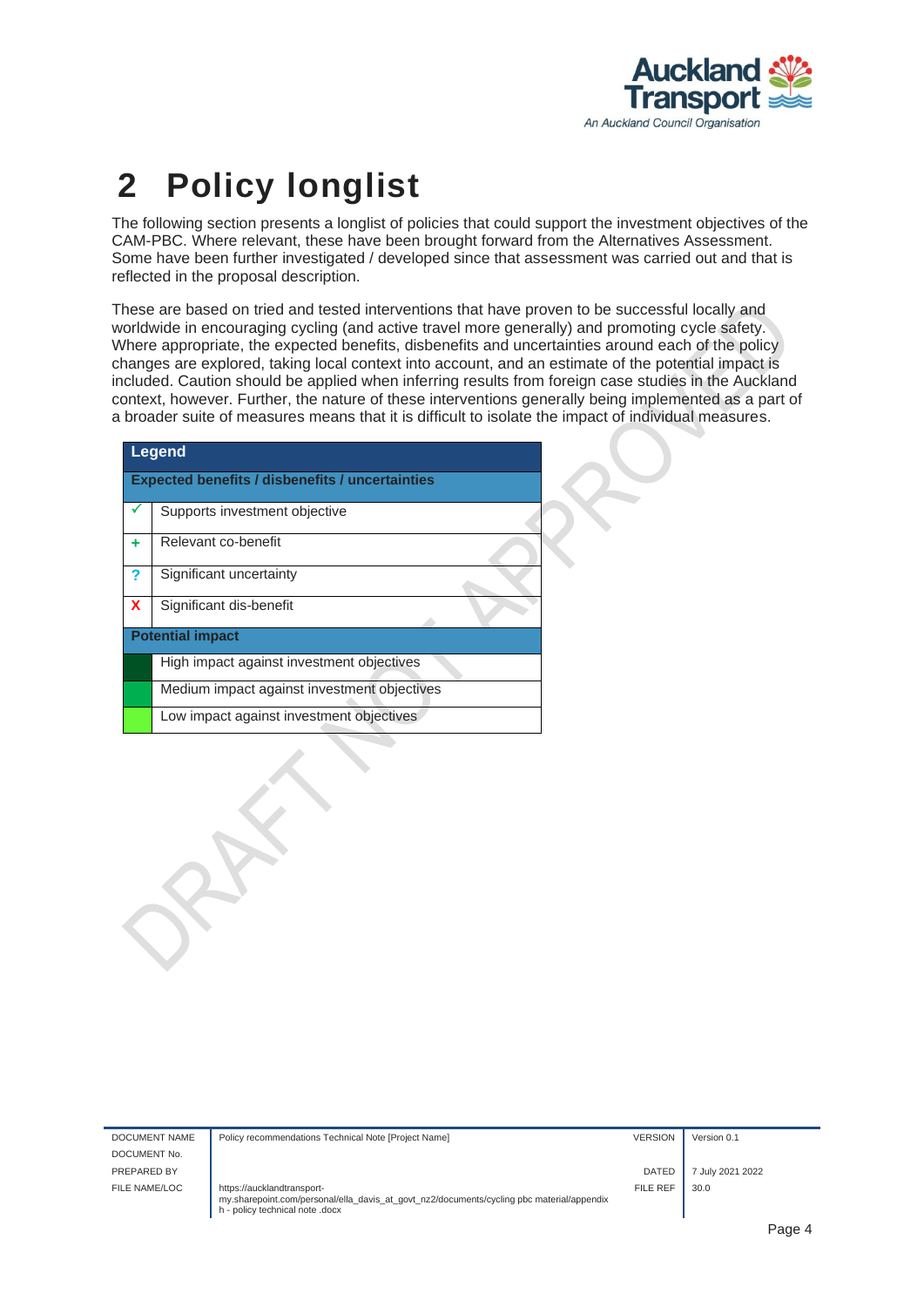

#### *Table 2-1 Policies – planning and funding*

|                                                                                                                                                                        |                                              | Table 2-1 Policies - planning and funding                                                                                                                                                                                                                                                                                                                                                                                        | in Auchland Council Organisation                                                                                                                                                                                                                                                                                                                                                                          |                       |  |  |  |
|------------------------------------------------------------------------------------------------------------------------------------------------------------------------|----------------------------------------------|----------------------------------------------------------------------------------------------------------------------------------------------------------------------------------------------------------------------------------------------------------------------------------------------------------------------------------------------------------------------------------------------------------------------------------|-----------------------------------------------------------------------------------------------------------------------------------------------------------------------------------------------------------------------------------------------------------------------------------------------------------------------------------------------------------------------------------------------------------|-----------------------|--|--|--|
| ID                                                                                                                                                                     | <b>Policy</b><br>target area                 | <b>Proposal</b>                                                                                                                                                                                                                                                                                                                                                                                                                  | <b>Expected benefits / disbenefits / uncertainties</b><br><b>Potential</b><br>impact                                                                                                                                                                                                                                                                                                                      | <b>Key parties</b>    |  |  |  |
|                                                                                                                                                                        | <b>NLTF</b>                                  | Review and change funding settings that are reducing<br>ability to deliver safe cycling facilities in a fast and<br>effective manner. Identified focus areas include:<br>Walking and cycling activity class.<br>$\bullet$<br>Streamline co-funding processes between<br>different activity classes.<br>Road to zero activity class.<br>$\bullet$<br>Low cost / low risk work category.<br>Local road maintenance activity class. | Positive impact on rate of delivery of safe cycling facilities.<br>$\checkmark$ Positive impact on cycle mode share.<br>✓<br>Reduce DSIs involving people using bikes and<br>micromobility.<br>? How to manage impact on other programmes / outcomes.                                                                                                                                                     | <b>WK</b>             |  |  |  |
| 2                                                                                                                                                                      | RMA reform                                   | Support legislation changes that facilitate improved<br>land-use transport integration / more compact<br>development via a new Strategic Planning Act.                                                                                                                                                                                                                                                                           | $\checkmark$ Increase the proportion of the population living within 15<br>minutes of key social opportunities by cycling or micromobility.<br>Positive impact on cycle mode share.<br>+ Significantly reduce vehicle kilometres travelled across the<br>region.<br>+ Co-benefits for walking outcomes<br>? Benefits from changes to spatial planning regulation will take<br>a long time to be realised. | Central<br>Government |  |  |  |
| 3                                                                                                                                                                      | NPS-UD<br>(2020)<br>Auckland<br>Unitary Plan | Pursue good outcomes for cycling and micro-mobility<br>from the suite of AUP plan changes that are being<br>progressed to implement the NPS-UD (2020)<br>specifically:                                                                                                                                                                                                                                                           | $\checkmark$ Positive impact on cycle mode share.<br>$\checkmark$ Increase the proportion of the population living within 15<br>minutes of key social opportunities by cycling or micromobility.                                                                                                                                                                                                          | AC                    |  |  |  |
| <b>DOCUMENT NAME</b><br>Policy recommendations Technical Note [Project Name]<br><b>VERSION</b><br>Version 0.1<br>DOCUMENT No.<br>PREPARED BY<br>DATED 7 July 2021 2022 |                                              |                                                                                                                                                                                                                                                                                                                                                                                                                                  |                                                                                                                                                                                                                                                                                                                                                                                                           |                       |  |  |  |

FILE NAME/LOC | https://aucklandtransportmy.sharepoint.com/personal/ella\_davis\_at\_govt\_nz2/documents/cycling pbc material/appendix h - policy technical note .docx FILE REF  $\Big|$  30.0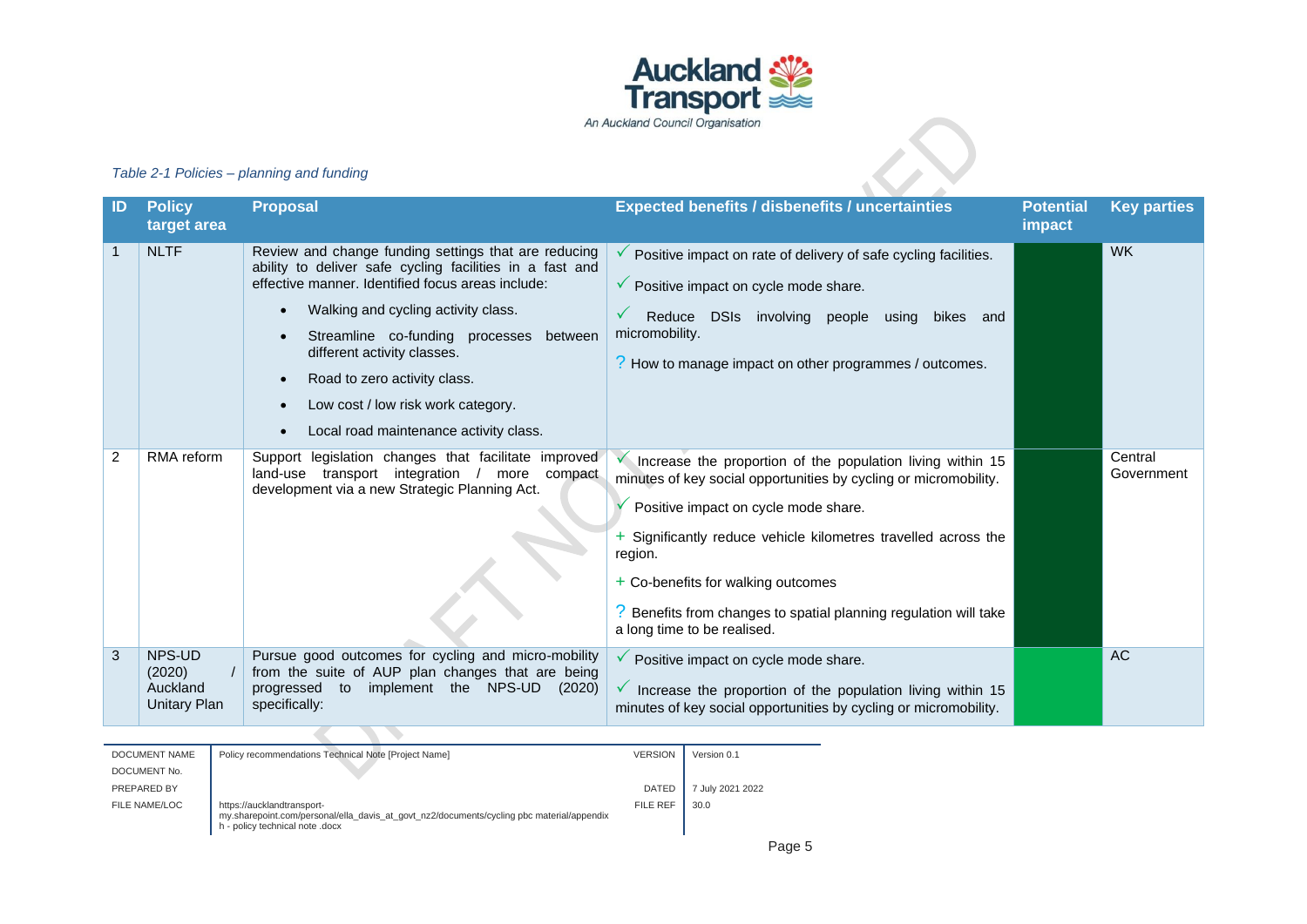

|   |                                   | More stringent parking restrictions in areas<br>with high public transport availability.<br>Increase bike parking requirements in new<br>developments.                                                                                                                                                                         |                                                                                                                                                                                                                            |    |
|---|-----------------------------------|--------------------------------------------------------------------------------------------------------------------------------------------------------------------------------------------------------------------------------------------------------------------------------------------------------------------------------|----------------------------------------------------------------------------------------------------------------------------------------------------------------------------------------------------------------------------|----|
|   |                                   | Lower threshold for "end of trip facilities" in<br>new developments.                                                                                                                                                                                                                                                           |                                                                                                                                                                                                                            |    |
| 4 | Internal<br>policies<br>processes | and refine AT<br>Continue internal work to review<br>organisational policies, processes, standards, and<br>culture to ensure cross-organisational alignment with<br>PBC investment objectives. E.g. review lighting<br>standards to ensure lighting design benefits active<br>modes users as well as lighting the carriageway. | Positive impact on rate of delivery of safe cycling facilities.<br>✓<br>Positive impact on cycle mode share.<br>DSIs involving people using bikes<br>Reduce<br>and<br>micromobility.<br>+ Co-benefits for walking outcomes | AT |
|   | <del>.</del>                      |                                                                                                                                                                                                                                                                                                                                |                                                                                                                                                                                                                            |    |

#### *Table 2-2 Policies – normalising biking and micromobility*

| -ID | <b>Policy</b><br>target area | <b>Proposal</b>                                                                                                                                                                                                                                                                                                    | <b>Expected benefits / disbenefits / uncertainties</b>                                                                                                   | <b>Potential</b><br><i>impact</i> | <b>Key parties</b>                                                                |
|-----|------------------------------|--------------------------------------------------------------------------------------------------------------------------------------------------------------------------------------------------------------------------------------------------------------------------------------------------------------------|----------------------------------------------------------------------------------------------------------------------------------------------------------|-----------------------------------|-----------------------------------------------------------------------------------|
| 5   | School trips                 | Support cycling initiatives in schools such as: School<br>Travel Plans in all schools, Bikes in Schools (or similar<br>programmes), introduce or increase cycle parking, bike<br>training and education, facilities and treatments outside<br>of the school gate to improve cycle and scooter safety<br>and usage. | Positive impact on cycle mode share.<br>DSIs involving people<br>Reduce<br>and<br>using<br>bikes<br>micromobility.<br>+ Co-benefits for walking outcomes |                                   | Central<br>Government,<br>Ministry<br>_of<br>Education,<br>Waka Kotahi.<br>AC, AT |
| 6   | Out of school<br>enrolments  | Manage out of zone school enrolments more stringently<br>to limit unnecessary school traffic and to support                                                                                                                                                                                                        | Positive impact on cycle mode share.                                                                                                                     |                                   | Ministry<br>оf<br>Education                                                       |

| DOCUMENT NAME | Policy recommendations Technical Note [Project Name]                                                                                                       | <b>VERSION</b> | Version 0.1      |
|---------------|------------------------------------------------------------------------------------------------------------------------------------------------------------|----------------|------------------|
| DOCUMENT No.  |                                                                                                                                                            |                |                  |
| PREPARED BY   |                                                                                                                                                            | <b>DATED</b>   | 7 July 2021 2022 |
| FILE NAME/LOC | https://aucklandtransport-<br>my.sharepoint.com/personal/ella_davis_at_govt_nz2/documents/cycling pbc material/appendix<br>h - policy technical note .docx | FILE REF       | 30.0             |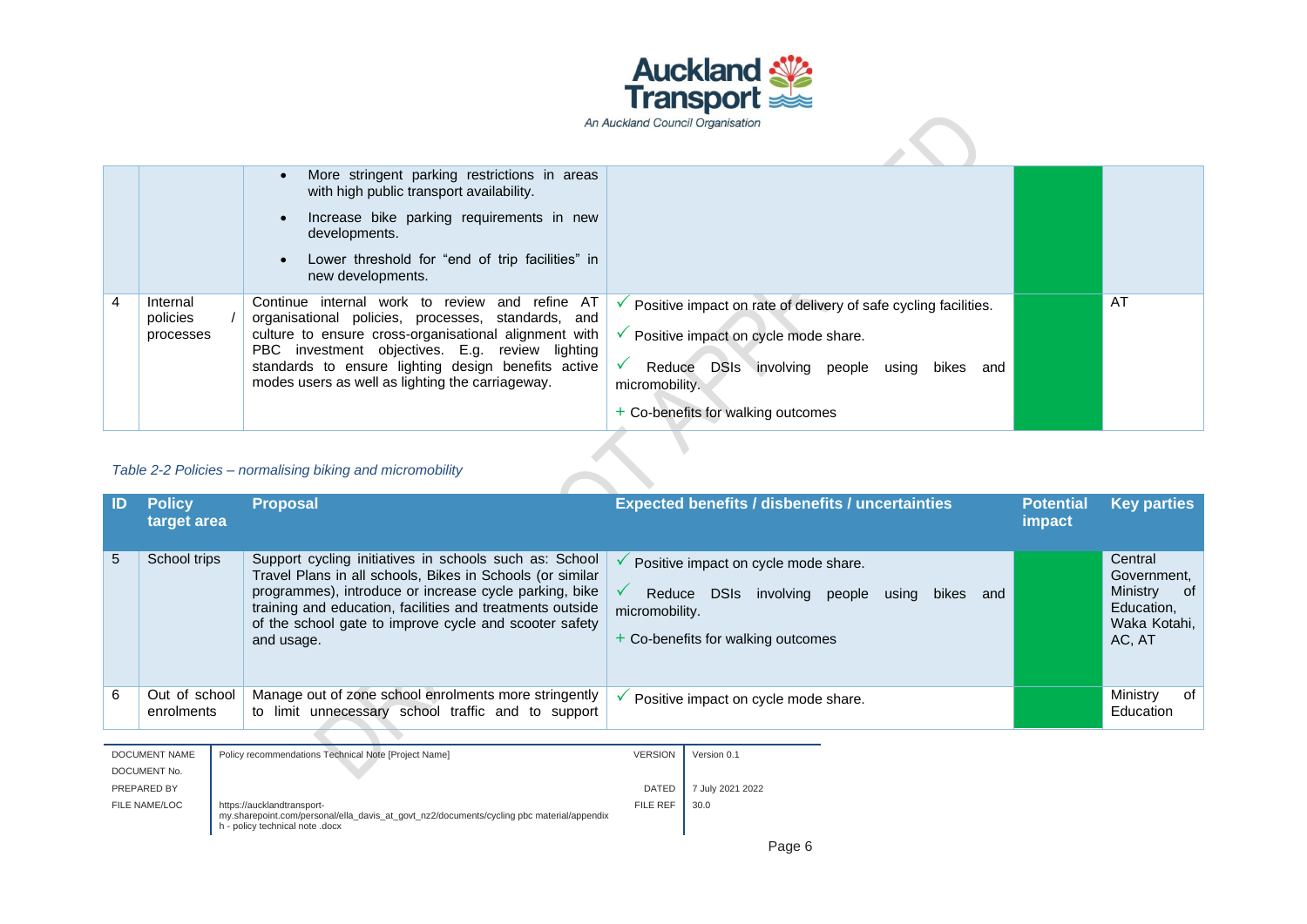

|                |                                                                             | sustainable local school travel.                                                     | + Co-benefits for walking outcomes<br>? Uncertainty around impact on school operations.                                                                    |  |               |    |  |
|----------------|-----------------------------------------------------------------------------|--------------------------------------------------------------------------------------|------------------------------------------------------------------------------------------------------------------------------------------------------------|--|---------------|----|--|
| $\overline{7}$ | Cycle<br>lane<br>(and footpath)<br>enforcement                              | Enforcement to keep facilities clear of obstruction (e.g.<br>parked vehicles, bins). | Positive impact on cycle mode share.<br>Reduce DSIs involving people using bikes and<br>micromobility.<br>Uncertainty around ability to change via by-law. |  | AT.<br>Police | NZ |  |
|                | Table 2-3 Policies – improving safety for people on bikes and micromobility |                                                                                      |                                                                                                                                                            |  |               |    |  |

| Table 2-3 Policies – improving safety for people on bikes and micromobility |                              |      |                                                                                                                                                                                            |                                                                                                                          |                                                        |           |        |       |       |                            |                                       |                                       |
|-----------------------------------------------------------------------------|------------------------------|------|--------------------------------------------------------------------------------------------------------------------------------------------------------------------------------------------|--------------------------------------------------------------------------------------------------------------------------|--------------------------------------------------------|-----------|--------|-------|-------|----------------------------|---------------------------------------|---------------------------------------|
| <b>ID</b>                                                                   | <b>Policy</b><br>target area |      | <b>Proposal</b>                                                                                                                                                                            |                                                                                                                          | <b>Expected benefits / disbenefits / uncertainties</b> |           |        |       |       | <b>Potential</b><br>impact | <b>Key parties</b>                    |                                       |
| 8                                                                           | Road<br>changes              | rule | Road rules changes recommended by Cycling Safety<br>Panel (e.g. automatic liability for hitting cyclists and<br>allowing cyclists contraflow down one-way roads).                          | ✓<br>Reduce<br>micromobility.                                                                                            | <b>DSIs</b>                                            | involving | people | using | bikes | and                        |                                       | Central<br>Government.<br>Waka Kotahi |
| 9                                                                           | Vehicle<br>regulations       |      | Investigate<br>vehicle<br>regulations<br>changes<br>to<br>recommended by Cycling Safety Panel - e.g. Transport<br>for London's Direct Vision Standard and HGV Safety<br>Permit regulation. | ✓<br>DSIs<br>Reduce<br>involving<br>micromobility.<br>$+$ Co-benefits for safety for all users on the transport network. |                                                        | people    | usina  | bikes | and   |                            | Central<br>Government.<br>Waka Kotahi |                                       |
| 10                                                                          | <b>National</b><br>safety    |      | Waka Kotahi to expand their mass<br>Advocate<br>for<br>marketing (supporting Road to Zero Programmes) to                                                                                   | ✓<br>Reduce<br>micromobility.                                                                                            | <b>DSIs</b>                                            | involving | people | using | bikes | and                        |                                       | Waka Kotahi                           |
|                                                                             |                              |      |                                                                                                                                                                                            |                                                                                                                          |                                                        |           |        |       |       |                            |                                       |                                       |
|                                                                             | <b>DOCUMENT NAME</b>         |      | Policy recommendations Technical Note [Project Name]                                                                                                                                       | <b>VERSION</b>                                                                                                           | Version 0.1                                            |           |        |       |       |                            |                                       |                                       |
|                                                                             | DOCUMENT No.                 |      |                                                                                                                                                                                            |                                                                                                                          |                                                        |           |        |       |       |                            |                                       |                                       |
|                                                                             | PREPARED BY                  |      |                                                                                                                                                                                            | <b>DATED</b>                                                                                                             | 7 July 2021 2022                                       |           |        |       |       |                            |                                       |                                       |
| FILE NAME/LOC                                                               |                              |      | https://aucklandtransport-<br>my.sharepoint.com/personal/ella_davis_at_govt_nz2/documents/cycling pbc material/appendix<br>h - policy technical note .docx                                 | <b>FILE REF</b>                                                                                                          | 30.0                                                   |           |        |       |       |                            |                                       |                                       |

Page 7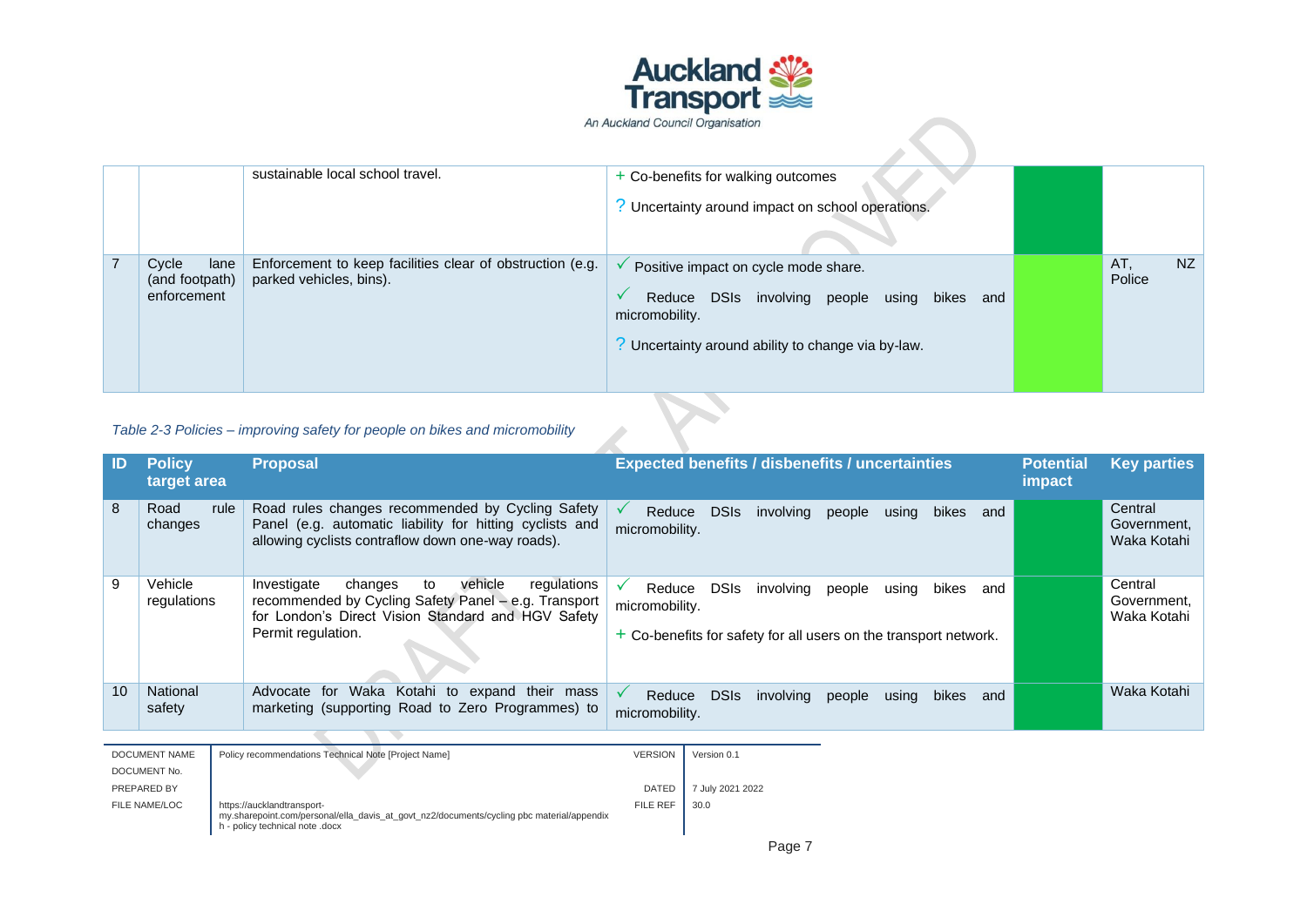

|  | marketing |  |
|--|-----------|--|
|  |           |  |

include targeted safety campaigns for people on bikes.

#### *Table 2-4 Policies – influencing travel demand and transport choices*

| ID | <b>Policy</b><br>target area                                             | <b>Proposal</b>                                                                                                                              | <b>Expected benefits / disbenefits / uncertainties</b>                                                                                                                                                                                                                                                            | <b>Potential</b><br>impact | <b>Key parties</b>            |
|----|--------------------------------------------------------------------------|----------------------------------------------------------------------------------------------------------------------------------------------|-------------------------------------------------------------------------------------------------------------------------------------------------------------------------------------------------------------------------------------------------------------------------------------------------------------------|----------------------------|-------------------------------|
| 11 | Road pricing                                                             | Congestion charging in areas with transport options.<br>Allocating funding to investment in sustainable transport<br>alternatives.           | $\checkmark$ Positive impact on cycle mode share.<br>$\checkmark$ Positive impact on rate of delivery of safe cycling facilities.<br>$+$ Co-benefits relating to public transport uptake.<br>+ Co-benefits relating to rate of delivery of public transport<br>improvements.<br>? How to address equity concerns. |                            | Central<br>Government         |
| 12 | AT<br>managed<br>parking:<br>car<br>pricing<br>and<br>management         | Increase the cost to park in areas with potential for high<br>take up of bike trips.                                                         | Positive impact on cycle mode share.<br>$+$ Co-benefits relating to public transport uptake.<br>? How to address equity concerns.                                                                                                                                                                                 |                            | AT, AC                        |
| 13 | Prohibit new<br>parking<br>car<br>buildings<br>-in<br>specific<br>areas. | Initially aimed at city and / or town centres where bike<br>mode share is high or promoted (and good public<br>transport options available). | $\checkmark$ Positive impact on cycle mode share.<br>$+$ Co-benefits relating to public transport uptake.                                                                                                                                                                                                         |                            | Central<br>Government.<br>AC. |
| 14 | Vehicle taxes                                                            | Increase the cost of less sustainable vehicles and<br>subsidise more sustainable modes.                                                      | ✓<br>Positive impact on cycle mode share.                                                                                                                                                                                                                                                                         |                            | Central<br>Government         |

| DOCUMENT NAME | Policy recommendations Technical Note [Project Name]                                                                                                       | <b>VERSION</b> | Version 0.1      |
|---------------|------------------------------------------------------------------------------------------------------------------------------------------------------------|----------------|------------------|
| DOCUMENT No.  |                                                                                                                                                            |                |                  |
| PREPARED BY   |                                                                                                                                                            | <b>DATED</b>   | 7 July 2021 2022 |
| FILE NAME/LOC | https://aucklandtransport-<br>my.sharepoint.com/personal/ella_davis_at_govt_nz2/documents/cycling pbc material/appendix<br>h - policy technical note .docx | FILE REF       | 30.0             |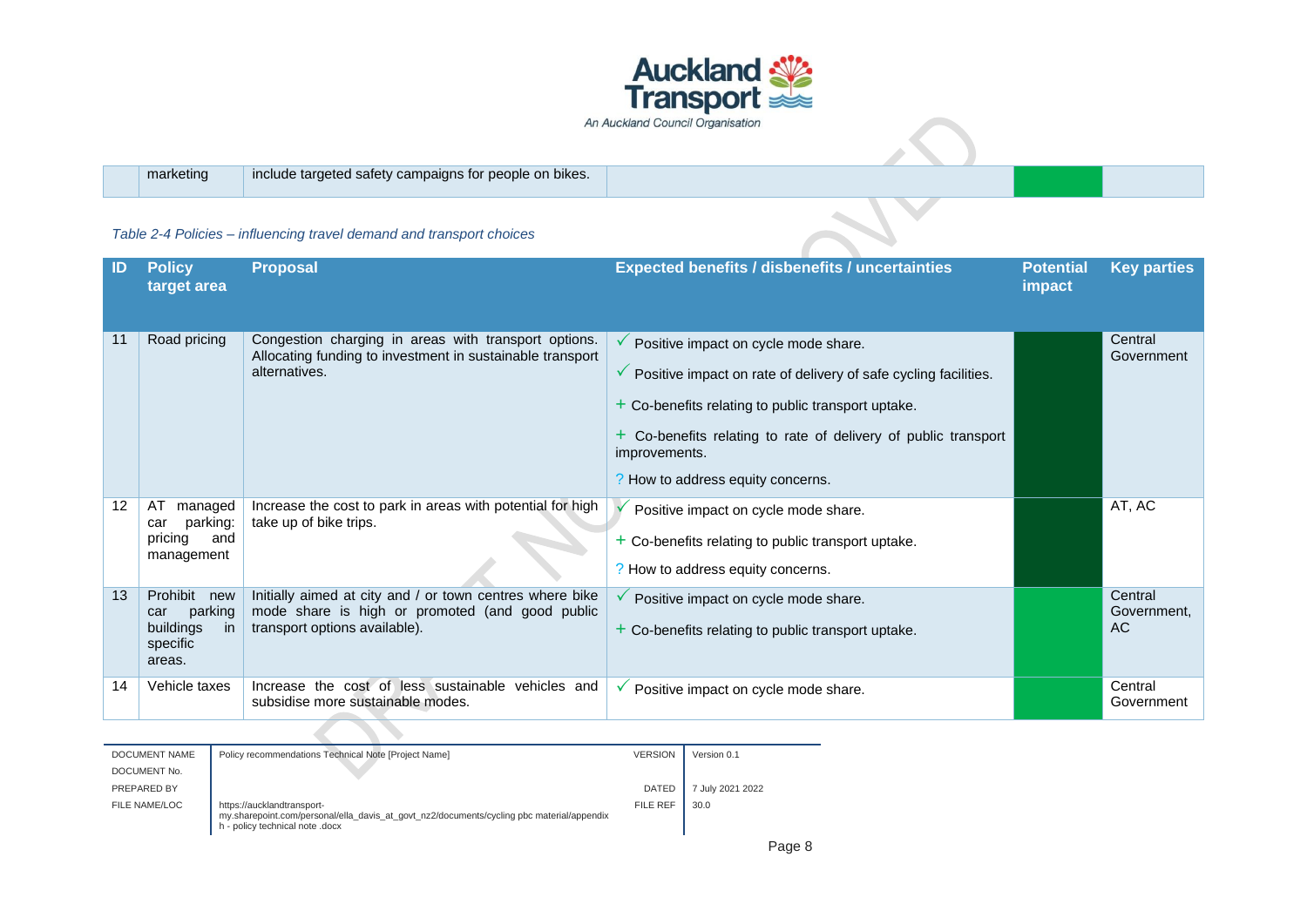

|    |                                           |                                                                                                                                                                          | + Co-benefits relating to public transport uptake.<br>? How to address equity concerns.                                                                                                                         |                                             |
|----|-------------------------------------------|--------------------------------------------------------------------------------------------------------------------------------------------------------------------------|-----------------------------------------------------------------------------------------------------------------------------------------------------------------------------------------------------------------|---------------------------------------------|
| 15 | Fuel<br>taxes,<br>User<br>Road<br>Charges | Increase taxes on driving to generate<br>additional<br>revenue to fund cycling interventions.                                                                            | Positive impact on cycle mode share.<br>$\checkmark$ Positive impact on rate of delivery of safe cycling facilities.<br>+ Co-benefits relating to public transport uptake.<br>? How to address equity concerns. | Central<br>Government                       |
| 16 | Tax reform<br>workplace<br>parking levies | Remove the ability for tax deductions for non-essential<br>business vehicles and their running and maintenance<br>costs. Implement city centre workplace parking levies. | Positive impact on cycle mode share.<br>$\checkmark$ Positive impact on rate of delivery of safe cycling facilities.<br>+ Co-benefits relating to public transport uptake.                                      | Central<br>Government,<br>Inland<br>Revenue |
| 17 | Subsidise<br>bike access                  | Public subsidies for individuals and businesses to<br>purchase bicycles / establish or operate bike sharing<br>schemes.                                                  | Positive impact on cycle mode share.                                                                                                                                                                            | Central<br>Government,<br>AC, AT            |
|    |                                           |                                                                                                                                                                          |                                                                                                                                                                                                                 |                                             |

| <b>DOCUMENT NAME</b> | Policy recommendations Technical Note [Project Name]                                                                                                       | <b>VERSION</b>  | Version 0.1      |
|----------------------|------------------------------------------------------------------------------------------------------------------------------------------------------------|-----------------|------------------|
| DOCUMENT No.         |                                                                                                                                                            |                 |                  |
| PREPARED BY          |                                                                                                                                                            | <b>DATED</b>    | 7 July 2021 2022 |
| FILE NAME/LOC        | https://aucklandtransport-<br>my.sharepoint.com/personal/ella_davis_at_govt_nz2/documents/cycling pbc material/appendix<br>h - policy technical note .docx | <b>FILE REF</b> | 30.0             |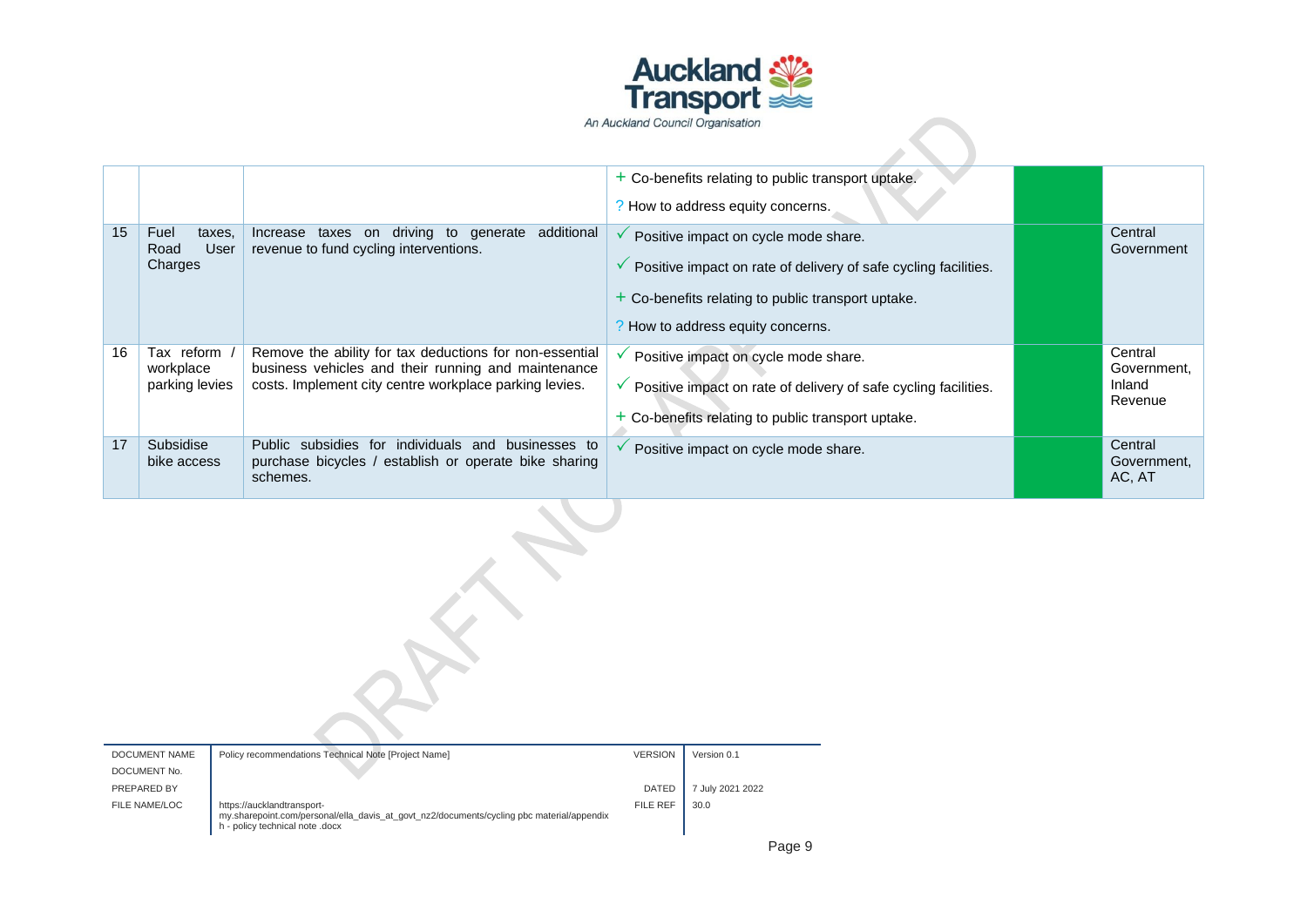

### <span id="page-9-0"></span>**3 Policy recommendations**

The policy recommendations that the CAM-PBC has identified as likely to contribute the most to Auckland achieving cycling and micromobility objectives are summarised in [Table 3-1.](#page-9-1)

Many of these policy recommendations feature prominently in cities in the Netherlands, Denmark and Germany that have cycling levels that are among the highest in the world and cycling death and serious injury rates that are among the lowest.

Policy changes are not delivered by the CAM-PBC but are recognised as being critical to the success of achieving Vision Zero safety outcomes and Auckland's cycling and micromobility mode share by distance goals to support a reduction in transport greenhouse gas emissions.

#### <span id="page-9-1"></span>*Table 3-1 Policy recommendations*

| <b>Policy change</b>                                                                                                                                                                                                                                                                                                     | <b>Potential Impact</b>                                                                                                                                                                                                                                              | <b>Responsible party</b>                          |
|--------------------------------------------------------------------------------------------------------------------------------------------------------------------------------------------------------------------------------------------------------------------------------------------------------------------------|----------------------------------------------------------------------------------------------------------------------------------------------------------------------------------------------------------------------------------------------------------------------|---------------------------------------------------|
| Review and amend funding conditions<br>(NLTF) including intervention toolkit for<br>the walking and cycling activity class<br>(streamlined investment pathway)                                                                                                                                                           | <b>Delivery - quicker and more</b><br>efficient delivery. Enable easier<br>co-funding across activity classes<br>and co-delivery opportunities                                                                                                                       | Waka Kotahi                                       |
| Support RMA reform and NPS-UD for<br>improved land-use transport<br>integration and intensification                                                                                                                                                                                                                      | Mode change - making travel by<br>bicycle and micromobility device<br>easier. 1% mode share by<br>distance for cycling estimated for<br><b>CAM-PBC</b> but varies<br>considerably depending on level<br>of change                                                    | Auckland Council and<br><b>Central Government</b> |
| Support cycling initiatives in schools<br>such as: School Travel Plans in all<br>schools, Bikes in Schools (or similar<br>programmes), introduce or increase<br>cycle parking, bike training and<br>education, facilities and treatments<br>outside of the school gate to improve<br>cycle and scooter safety and usage. | Mode change - Strong evidence<br>that cycling behaviour change<br>programmes targeting schools<br>have enduring influence                                                                                                                                            | Ministry of Education,<br><b>AC</b>               |
| Road rules changes recommended by<br>Cycling Safety Panel (e.g. automatic<br>liability for hitting people on bicycles<br>and allowing people on bicycles<br>contraflow down one-way roads).                                                                                                                              | Safety and mode share - Strong<br>international evidence that road<br>rules that specifically protect<br>people on bicycles is an integral<br>part of any policy package that<br>seeks to deliver high bicycling<br>mode share while reducing biking<br>related DSIs | Central Government,<br>Waka Kotahi                |
| Investigate changes to vehicle<br>regulations recommended by Cycling<br><b>Safety Panel</b>                                                                                                                                                                                                                              | <b>Safety - Strong international</b><br>evidence that trucks / HGVs are<br>greatly over-represented in<br>incidents resulting in fatalities of<br>people on bicycles.                                                                                                | Central Government,<br>MoT,<br>Waka Kotahi        |
| Advocate for Waka Kotahi to expand<br>their mass marketing (supporting Road<br>to Zero Programmes) to include                                                                                                                                                                                                            | <b>Safety</b>                                                                                                                                                                                                                                                        | Waka Kotahi                                       |

| DOCUMENT NAME | Policy recommendations Technical Note [Project Name]                                                                                                       | <b>VERSION</b> | Version 0.1      |
|---------------|------------------------------------------------------------------------------------------------------------------------------------------------------------|----------------|------------------|
| DOCUMENT No.  |                                                                                                                                                            |                |                  |
| PREPARED BY   |                                                                                                                                                            | <b>DATED</b>   | 7 July 2021 2022 |
| FILE NAME/LOC | https://aucklandtransport-<br>my.sharepoint.com/personal/ella davis at govt nz2/documents/cycling pbc material/appendix<br>h - policy technical note .docx | FILE REF       | 30.0             |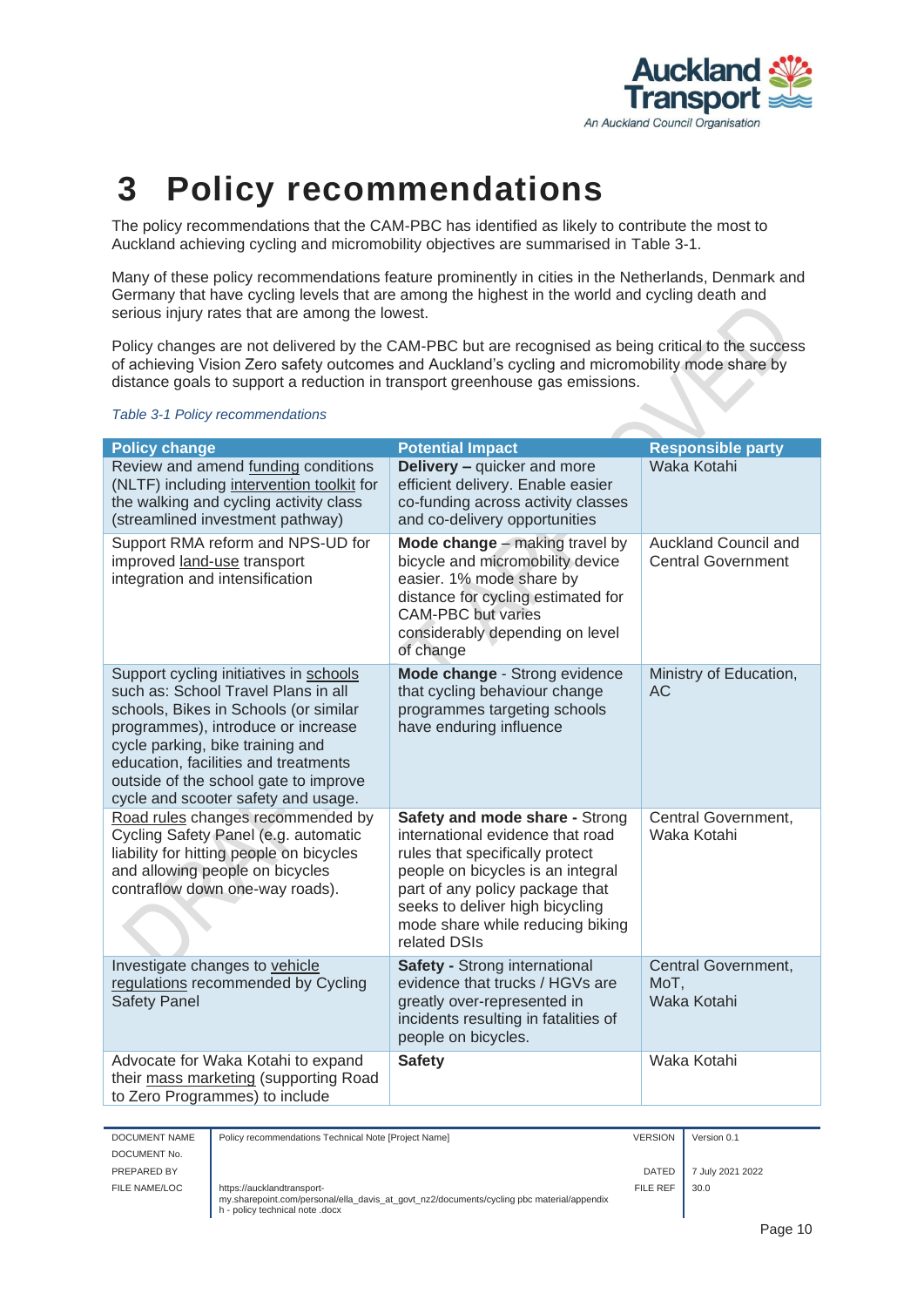

| targeted safety campaigns for people<br>on bicycles and encourage uptake of<br>cycling and micromobility                                                                                                                                                  |                                                                                                                                                                                                                                                                                                                                                               |                                              |
|-----------------------------------------------------------------------------------------------------------------------------------------------------------------------------------------------------------------------------------------------------------|---------------------------------------------------------------------------------------------------------------------------------------------------------------------------------------------------------------------------------------------------------------------------------------------------------------------------------------------------------------|----------------------------------------------|
| Increase road user charges for general<br>traffic (e.g. congestion charging) and<br>allocate revenue to funding sustainable<br>transport improvements                                                                                                     | <b>Funding</b> - Increased funding for<br>cycling and micromobility<br>improvements enabling more<br>infrastructure and customer<br>growth initiatives to be delivered.                                                                                                                                                                                       | <b>Central Government</b>                    |
|                                                                                                                                                                                                                                                           | Mode change - Up to 1% mode<br>share by distance increase for<br>cycling based on international<br>experience                                                                                                                                                                                                                                                 |                                              |
| Taxation changes to disincentivise<br>driving (e.g. introduce workplace<br>parking levies, remove tax deductions<br>for non-essential business vehicles)<br>and incentivise cycling (e.g. removing<br>fringe benefit tax for the purchase of<br>bicycles) | Mode change - Strong<br>international evidence that<br>disincentives are an important<br>part of intervention packages to<br>achieve behaviour change.<br><b>Funding</b> - Where implemented<br>overseas, workplace parking<br>levies have generated significant<br>funds that have then been<br>invested in providing more<br>sustainable transport choices. | Central Government,<br><b>Inland Revenue</b> |
| Public subsidies for individuals and<br>businesses to purchase bicycles /<br>establish or operate bicycles sharing<br>schemes.                                                                                                                            | Mode change - Reduces cost of<br>buying a bicycle or micromobility<br>device, enabling more people to<br>afford them. Potential for<br>significant mode change based<br>on international research and<br>improved equity, especially if<br>bicycles are free.                                                                                                 | Central Government,<br>AC, AT                |

#### **AT internal policy recommendations**

In addition to these external policy changes, AT will also need to review and refine internal organisational policies, processes and standards to ensure cross-organisational alignment with the CAM-PBC investment objectives (e.g. review policies around car restriction regulations and the design and delivery of Low Traffic Neighbourhoods). Some of this work is already underway, including an AT internal workstream that is proposing minimum standards for separated cycle facilities delivered through the CAM-PBC, which seeks to inform a programme level departure, to enable more road space reallocation to cycle and micromobility facilities.

#### **Supporting other policies**

There are policy changes currently being investigated as part of other workstreams that will also contribute to CAM-PBC objectives:

• Accessible streets regulatory package, delivered by Waka Kotahi, which has potential to improve safety, mode share and delivery rate for cycling and micromobility.

| DOCUMENT NAME | Policy recommendations Technical Note [Project Name]                                                                                                       | <b>VERSION</b> | Version 0.1      |
|---------------|------------------------------------------------------------------------------------------------------------------------------------------------------------|----------------|------------------|
| DOCUMENT No.  |                                                                                                                                                            |                |                  |
| PREPARED BY   |                                                                                                                                                            | DATED          | 7 July 2021 2022 |
| FILE NAME/LOC | https://aucklandtransport-<br>my.sharepoint.com/personal/ella_davis_at_govt_nz2/documents/cycling pbc material/appendix<br>h - policy technical note .docx | FILE REF       | 30.0             |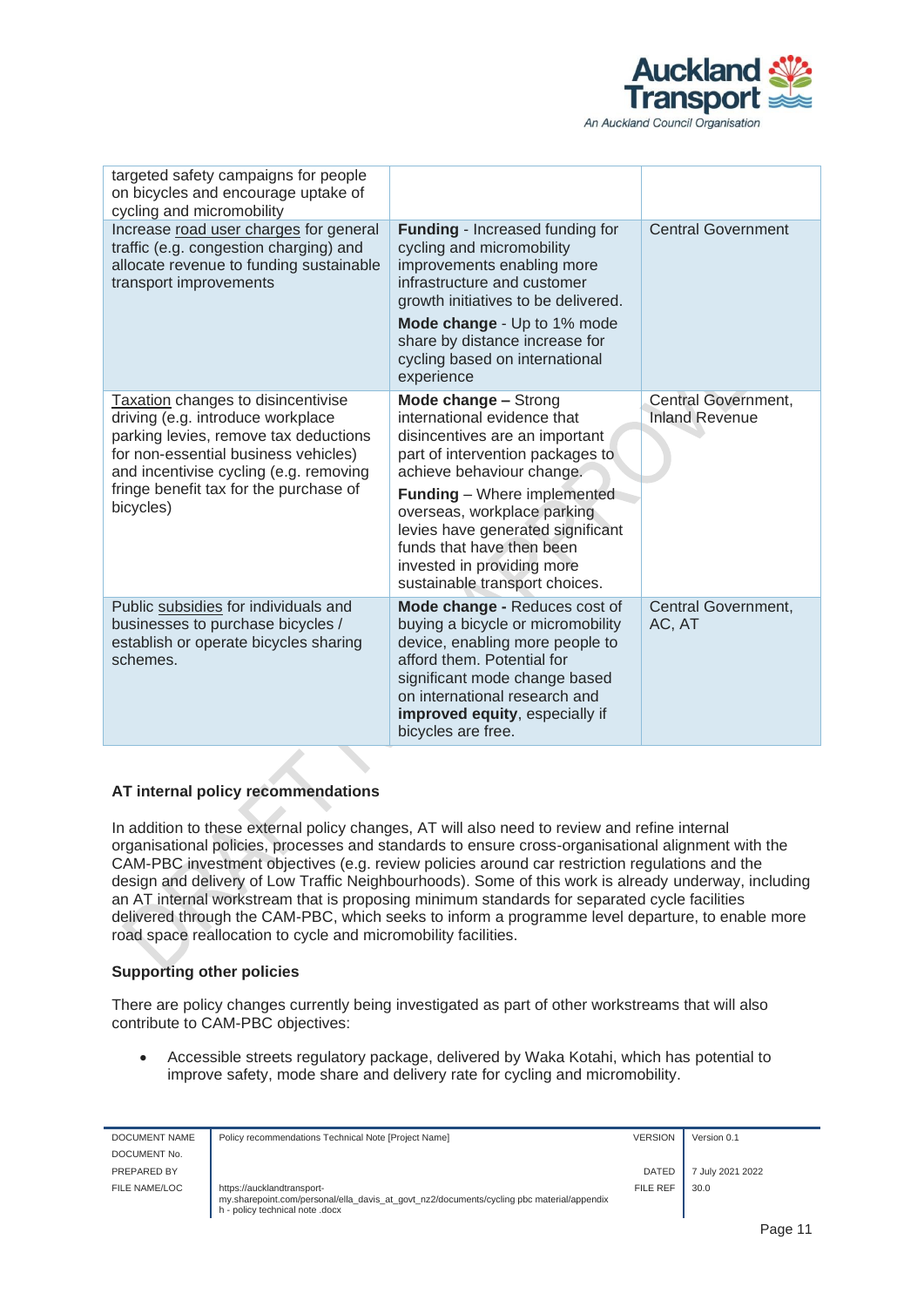

- Re-shaping streets by Ministry of Transport, which makes recommendation that if delivered would improve delivery of cycling and micromobility investment.
- AT Parking Strategy refresh, which will improve road space reallocation opportunities.
- AT safe speeds programme, which supports safety objectives.
- Speed limit enforcement being delivered by NZ Police, which supports safety objectives.

DOCUMENT NAME Policy recommendations Technical Note [Project Name] VERSION VERSION Version 0.1 DOCUMENT No. PREPARED BY **DATED** 7 July 2021 2022 FILE NAME/LOC https://aucklandtransport-my.sharepoint.com/personal/ella\_davis\_at\_govt\_nz2/documents/cycling pbc material/appendix h - policy technical note .docx FILE REF  $\Big|$  30.0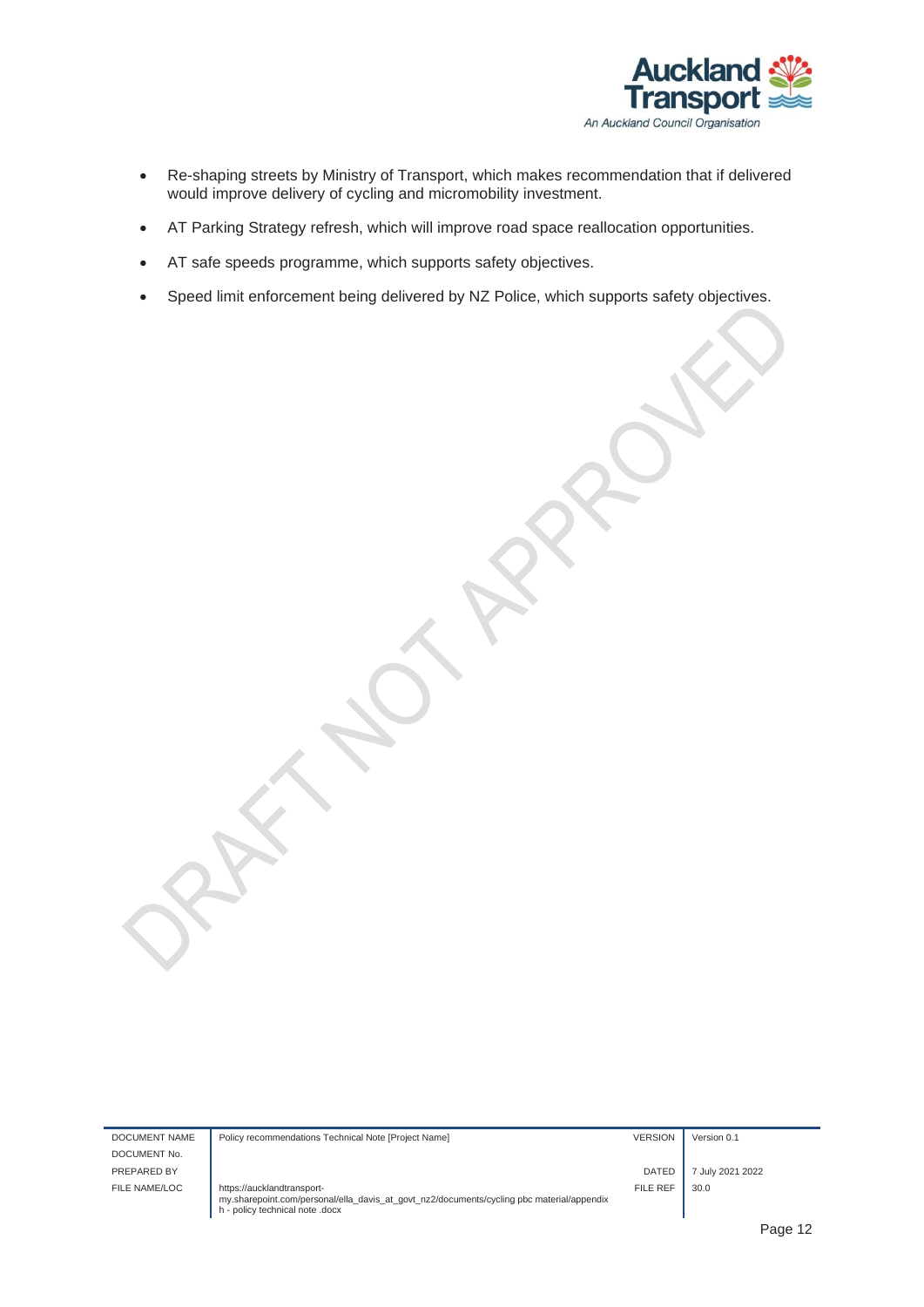

### <span id="page-12-0"></span>**Appendix H-1 Evidence**

| ID           | <b>Policy</b><br>area | target Evidence for effectiveness against investment objectives:                                                                                                                                                                                                                                                                                                                                                                                                                                                                                                                                                                                                                                                                                                                                                                                                                                                                                                                                                                                                                                                                                                                                                                                                                                                                                                                                                                                                                                                                                                                                                                                                                                                                                                                                                                                                                                                                                                                                                                                 |
|--------------|-----------------------|--------------------------------------------------------------------------------------------------------------------------------------------------------------------------------------------------------------------------------------------------------------------------------------------------------------------------------------------------------------------------------------------------------------------------------------------------------------------------------------------------------------------------------------------------------------------------------------------------------------------------------------------------------------------------------------------------------------------------------------------------------------------------------------------------------------------------------------------------------------------------------------------------------------------------------------------------------------------------------------------------------------------------------------------------------------------------------------------------------------------------------------------------------------------------------------------------------------------------------------------------------------------------------------------------------------------------------------------------------------------------------------------------------------------------------------------------------------------------------------------------------------------------------------------------------------------------------------------------------------------------------------------------------------------------------------------------------------------------------------------------------------------------------------------------------------------------------------------------------------------------------------------------------------------------------------------------------------------------------------------------------------------------------------------------|
|              |                       | Policy Recommendations - planning and funding                                                                                                                                                                                                                                                                                                                                                                                                                                                                                                                                                                                                                                                                                                                                                                                                                                                                                                                                                                                                                                                                                                                                                                                                                                                                                                                                                                                                                                                                                                                                                                                                                                                                                                                                                                                                                                                                                                                                                                                                    |
| $\mathbf{1}$ | <b>NLTF</b>           | Waka Kotahi's "Standard safety intervention toolkit" is used to help guide<br>$\bullet$<br>infrastructure investment decisions and contributes to embedding Vision Zero<br>in the wider road safety sector. It also supports streamlined delivery of the<br>Road to Zero Speed and Infrastructure programme for Waka Kotahi and local<br>authorities:<br>https://www.nzta.govt.nz/resources/standard-safety-intervention-toolkit/<br>Local road maintenance activity class (Waka Kotahi, NLTP 2021-2024):<br>$\bullet$<br>https://www.nzta.govt.nz/planning-and-investment/planning-and-investment-<br>knowledge-base/202124-nltp/2021-24-nltp-activity-classes-and-work-<br>categories/local-road-and-state-highway-maintenance/<br>WC 341: Low-cost, low-risk improvements (Waka Kotahi, NLTP 2021-2024)<br>$\bullet$<br>https://www.nzta.govt.nz/planning-and-investment/planning-and-investment-<br>knowledge-base/202124-nltp/2021-24-nltp-activity-classes-and-work-<br>categories/other-work-categories/wc-341-low-cost-low-risk-improvements/                                                                                                                                                                                                                                                                                                                                                                                                                                                                                                                                                                                                                                                                                                                                                                                                                                                                                                                                                                                            |
| 2            | RMA reform            | "Overview of the resource management reforms", Ministry for the Environment,<br>$\bullet$<br>https://environment.govt.nz/what-government-is-doing/key-<br><b>New</b><br>Zealand.<br>initiatives/resource-management-system-reform/overview/<br>A literature review carried out by Waka Kotahi found that while the impacts of<br>$\bullet$<br>individual urban form attributes on transport outcomes are relatively modest,<br>their cumulative impacts may be quite significant. By extension, urban form<br>can have large impacts on the use of public transport and walking/cycling.<br>Donovan, S. Munro, I (2013), Impact of urban form on transport and economic<br>outcomes. NZ Transport Agency research report 513.<br>A study by the Urban Land Institute (ULI) suggests a 20 to 40 percent<br>$\bullet$<br>reduction of vehicle miles travelled (VMT) can be achieved in a more compact<br>development. The study found that residents of the most walkable<br>neighbourhoods drive 26 percent less than those living in the developments of<br>greater sprawl and estimates that a 30 percent reduction of VMT is a realistic<br>assumption for a compact development.<br>Ewing R., Bartholomew K., Winkelman S., Walters J., Chen D., 2008,<br>"Growing Cooler: The Evidence on Urban Development and Climate Change",<br>Urban land Institute.<br>Frank and Pivo (1994) found that the type of transportation used is related to<br>employee density per acre. At 20 to 30 employees per acre, 90 percent of the<br>employees use SOV as the main source of transportation. At 50 to 75<br>employees per acre, 60 percent rely on SOVs. Once employment density<br>reaches 125 employees per acre, the reliance on SOVs diminishes and 65<br>percent of employees rely on public transit, walking and cycling.<br>Frank L. D., Pivo G., 1994, "Impacts of Mixed Use and Density on Utilization of<br>Three Modes of Travel: Single-Occupant Vehicle, Transit, and Walking",<br>Transportation Research Record, Issue Number 1466. |
| 3            | NPS-UD (2020)         | A study from Washington DC showed that the provision of bike parking<br>$\bullet$<br>and end of trip facilities (specifically showers and lockers) at workplaces                                                                                                                                                                                                                                                                                                                                                                                                                                                                                                                                                                                                                                                                                                                                                                                                                                                                                                                                                                                                                                                                                                                                                                                                                                                                                                                                                                                                                                                                                                                                                                                                                                                                                                                                                                                                                                                                                 |

**DOCUME** FILE NAM

| DOCUMENT NAME | Policy recommendations Technical Note [Project Name]                                                                                                       | <b>VERSION</b> | Version 0.1      |
|---------------|------------------------------------------------------------------------------------------------------------------------------------------------------------|----------------|------------------|
| DOCUMENT No.  |                                                                                                                                                            |                |                  |
| PREPARED BY   |                                                                                                                                                            | <b>DATED</b>   | 7 July 2021 2022 |
| FILE NAME/LOC | https://aucklandtransport-<br>my.sharepoint.com/personal/ella davis at govt nz2/documents/cycling pbc material/appendix<br>h - policy technical note .docx | FILE REF       | 30.0             |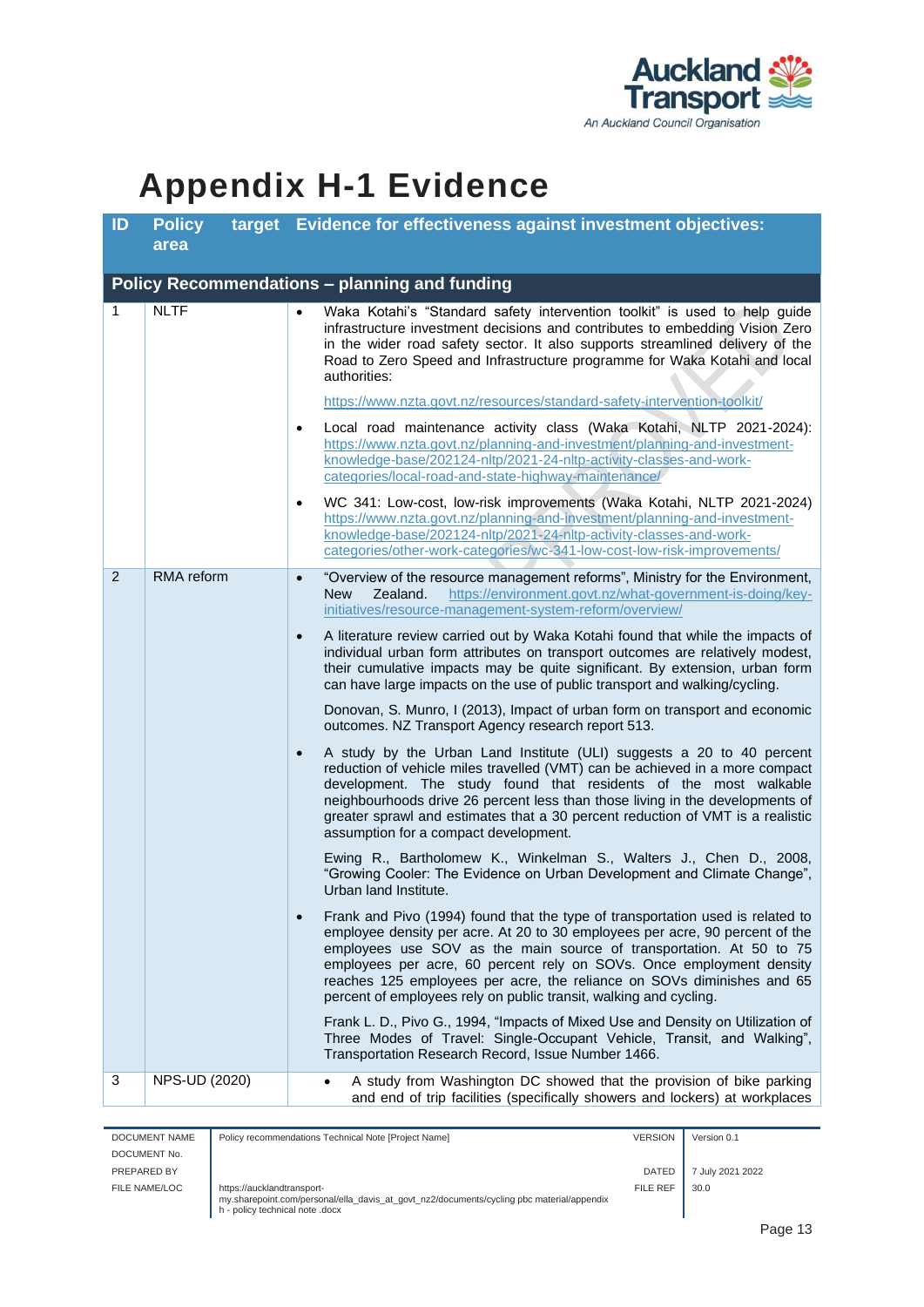

|   |                         | were associated with a greater number of people cycling to work:                                                                                                                                                                                                                                                                                                                                                                                                  |
|---|-------------------------|-------------------------------------------------------------------------------------------------------------------------------------------------------------------------------------------------------------------------------------------------------------------------------------------------------------------------------------------------------------------------------------------------------------------------------------------------------------------|
|   |                         | Buehler, R. (2012). Determinants of bicycle commuting in the Washington, DC<br>region: The role of bicycle parking, cyclist showers, and free car parking at<br>work. Transportation research part D: Transport and Environment, 17(7), 525-<br>531.<br>https://www.pedbikeinfo.org/cms/downloads/DeterminantsofBicycleCommuting<br>.pdf                                                                                                                          |
|   |                         | Hunt and Abraham (2007) surveyed cyclists in Edmonton, Canada and<br>$\bullet$<br>found a statistically significant impact of secure parking at the destination,<br>equivalent to a reduction of 27 minutes of in-route bicycling time. They<br>estimated a much smaller, but statistically significant impact of shower<br>facilities, equivalent to a reduction of 4 minutes of in-route bicycling time.                                                        |
|   |                         | Hunt J.D., Abraham J.E. Influences on bicycle use. Transportation, 34 (2007),<br>pp. 453-470                                                                                                                                                                                                                                                                                                                                                                      |
| 4 | "Re-shaping<br>Streets" | The Ministry of Transport (MoT) has scoped a potential project called<br>$\bullet$<br>Reshaping Streets. This scoping focused on what central government could do<br>(e.g. via rules, regulations or incentives) to accelerate widespread street<br>changes to support public transport, active travel and placemaking. Of<br>particular relevance to the CAM-PBC investment objectives, their scoping<br>exercise includes reallocating street space to deliver: |
|   |                         | Separated bike / scooter lanes<br>$\bullet$                                                                                                                                                                                                                                                                                                                                                                                                                       |
|   |                         | Low-traffic neighbourhoods<br>$\bullet$                                                                                                                                                                                                                                                                                                                                                                                                                           |
|   |                         | Placemaking initiatives to create healthier and more vibrant streets which<br>$\bullet$<br>support active travel and urban intensification.                                                                                                                                                                                                                                                                                                                       |
|   |                         | Their scoping involved interviews with people from other transport agencies,<br>councils and community groups and were supplemented by additional<br>research on what other cities or states are doing to accelerate these sort of<br>street changes.                                                                                                                                                                                                             |
|   |                         | Through their research, MoT identified the best opportunities to accelerate<br>widespread street changes and grouped these opportunities into three priority<br>areas:                                                                                                                                                                                                                                                                                            |
|   |                         | Priority A: Enable quick, high-impact, low risk, low-cost street changes                                                                                                                                                                                                                                                                                                                                                                                          |
|   |                         | "A proven way to deliver changes quickly is by supporting more tactical /<br>innovative street changes that involve reallocating street space. This could<br>be done through established mechanisms, and by making minor changes<br>to existing settings. More substantial regulatory changes should also be<br>considered in this area." p.21                                                                                                                    |
|   |                         | Priority B: Change funding levels, settings and requirements to strongly<br>$\bullet$<br>incentivise street changes.                                                                                                                                                                                                                                                                                                                                              |
|   |                         | "Central government can use a "carrot" and "stick" approach to incentivise<br>local government to make changes (e.g. by increasing the share of central<br>government funding for some activities) and/or require local government<br>to meet requirements /standards/targets to receive transport funding" p.22                                                                                                                                                  |
|   |                         | Priority C: Maximise opportunities to improve streets during street<br>$\bullet$<br>renewals.                                                                                                                                                                                                                                                                                                                                                                     |
|   |                         | "There is a clear opportunity to "build back better" by upgrading streets<br>(where appropriate) during the renewals process to improve streets for<br>people walking, cycling/scooting and using public transport. This would<br>deliver better value for money, as it would avoid the need to change                                                                                                                                                            |

| DOCUMENT NAME | Policy recommendations Technical Note [Project Name]                                                                                                       | <b>VERSION</b> | Version 0.1      |
|---------------|------------------------------------------------------------------------------------------------------------------------------------------------------------|----------------|------------------|
| DOCUMENT No.  |                                                                                                                                                            |                |                  |
| PREPARED BY   |                                                                                                                                                            | DATED          | 7 July 2021 2022 |
| FILE NAME/LOC | https://aucklandtransport-<br>my.sharepoint.com/personal/ella_davis_at_govt_nz2/documents/cycling pbc material/appendix<br>h - policy technical note .docx | FILE REF       | 30.0             |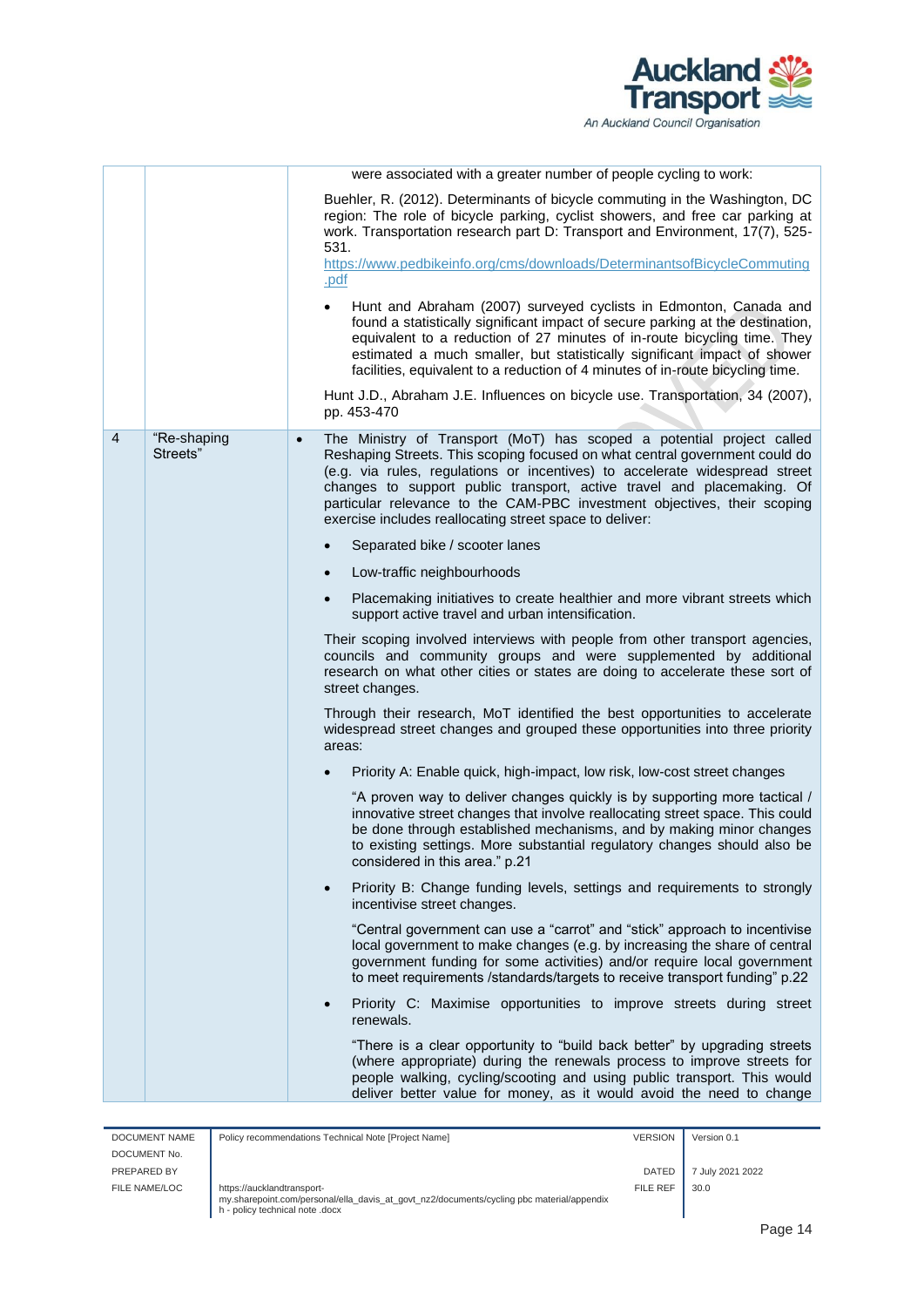

|                |                                                   | streets twice for renewals/upgrades. It would also build momentum for<br>ongoing street improvements over time." p.23                                                                                                                                                                                                                                                                                                                                                                                                                                                                                                                                                                                                                                                                                                                                                                                                                                                               |
|----------------|---------------------------------------------------|-------------------------------------------------------------------------------------------------------------------------------------------------------------------------------------------------------------------------------------------------------------------------------------------------------------------------------------------------------------------------------------------------------------------------------------------------------------------------------------------------------------------------------------------------------------------------------------------------------------------------------------------------------------------------------------------------------------------------------------------------------------------------------------------------------------------------------------------------------------------------------------------------------------------------------------------------------------------------------------|
|                |                                                   | Ministry of Transport (Te Manatu Waka) (May 2021) Reshaping streets -<br>Scoping Summary Investigating what central government could do to<br>support public transport, active travel and placemaking by accelerating<br>widespread street changes.                                                                                                                                                                                                                                                                                                                                                                                                                                                                                                                                                                                                                                                                                                                                 |
|                |                                                   | Policy Recommendations - normalising biking and micromobility                                                                                                                                                                                                                                                                                                                                                                                                                                                                                                                                                                                                                                                                                                                                                                                                                                                                                                                       |
| 5              | School traffic                                    | A study by the University of Otago found that cycle training in schools<br>$\bullet$<br>significantly increased cycling-related knowledge of participants, from 21.5%<br>'excellent' knowledge pre-training, to 69.2% post-training (p. 10). Along with<br>this increase in knowledge, the study found that participants were 41.8% 'very<br>confident' cycling on the road pre-training, to 54.9% post-training (p. 13).                                                                                                                                                                                                                                                                                                                                                                                                                                                                                                                                                           |
|                |                                                   | https://www.otago.ac.nz/active-living-2017/otago664089.pdf                                                                                                                                                                                                                                                                                                                                                                                                                                                                                                                                                                                                                                                                                                                                                                                                                                                                                                                          |
|                |                                                   | Cycling education is mandatory in schools in Germany, the Netherlands,<br>$\bullet$<br>Denmark - countries where many cities have very high bicycle mode share.                                                                                                                                                                                                                                                                                                                                                                                                                                                                                                                                                                                                                                                                                                                                                                                                                     |
|                |                                                   | Pucher J., Buehler R. At the frontiers of cycling: Policy innovations in the<br>Netherlands, Denmark, and Germany. World Transp. Policy Pract., 13 (3)<br>(2007), pp. 8-57                                                                                                                                                                                                                                                                                                                                                                                                                                                                                                                                                                                                                                                                                                                                                                                                          |
|                |                                                   | A major investment program to promote cycling in 12 English cities and towns<br>$\bullet$<br>between 2008 and 2011 provided the opportunity to study the bicycle use of<br>residents and how that use was affected by the investment. Face-to-face<br>interviews collected biographical information on travel behavior and life-change<br>events during the investment period for 144 research participants and probed<br>the reasons for changes in bicycle use. The analysis of the interview data<br>showed how the nature of behavioural influences (in particular, life-change<br>events and intrinsic motivations) varied over the life course. The research<br>highlights that program designers should collaborate with other sectors and<br>local organizations to access target groups and individuals at transition points,<br>such as community support centres, workplaces, schools, settlement service<br>agencies, local real estate offices and healthcare centres. |
|                |                                                   | K. Chatterjee, H. Sherwin, J. Jain. A conceptual model to explain turning points<br>in travel behaviour: Application to bicycle use. Center for Transport & Society,<br>Department of Planning and Architecture, University of the West of England<br>(2011)                                                                                                                                                                                                                                                                                                                                                                                                                                                                                                                                                                                                                                                                                                                        |
| 6              | of<br>school<br>Out<br>enrolments                 | A study from Dunedin shows that high school students who attend their<br>closest school are more likely to cycle to school and less likely to travel via<br>private vehicle, compared to students who travel to a school further away<br>from their place of residence.                                                                                                                                                                                                                                                                                                                                                                                                                                                                                                                                                                                                                                                                                                             |
|                |                                                   | The study also identified a link between the distance a student travels to<br>school and the amount of physical activity they partake in during school<br>commute times (as a result of a greater uptake of walking and cycling):                                                                                                                                                                                                                                                                                                                                                                                                                                                                                                                                                                                                                                                                                                                                                   |
|                |                                                   | Keall, M., Hopkins, D., Coppell, K., Sandretto, S., Bengoechea, E. G., Spence,<br>J., Wilson, G., & Mandic, S. (2020). Implications of attending the closest school<br>on adolescents' physical activity and car travel in Dunedin, New Zealand.<br>Journal of Transport & Health, 18, 100900.                                                                                                                                                                                                                                                                                                                                                                                                                                                                                                                                                                                                                                                                                      |
|                |                                                   | https://www.sciencedirect.com/science/article/abs/pii/S2214140520301043                                                                                                                                                                                                                                                                                                                                                                                                                                                                                                                                                                                                                                                                                                                                                                                                                                                                                                             |
| $\overline{7}$ | Cycle<br>lane<br>(and<br>footpath)<br>enforcement | It is important from a safety and convenience perspective that cycle lanes are<br>clear and un-obstructed. In Auckland, for enforcement purposes, cycle lanes<br>are classified as Special Vehicle Lanes (i.e. the same as a bus or transit lane).<br>Parking or travelling more than 70 metres in a cycle lane is an enforceable                                                                                                                                                                                                                                                                                                                                                                                                                                                                                                                                                                                                                                                   |

| DOCUMENT NAME | Policy recommendations Technical Note [Project Name]                                                                                                       | <b>VERSION</b>  | Version 0.1      |
|---------------|------------------------------------------------------------------------------------------------------------------------------------------------------------|-----------------|------------------|
| DOCUMENT No.  |                                                                                                                                                            |                 |                  |
| PREPARED BY   |                                                                                                                                                            | <b>DATED</b>    | 7 July 2021 2022 |
| FILE NAME/LOC | https://aucklandtransport-<br>my.sharepoint.com/personal/ella davis at govt nz2/documents/cycling pbc material/appendix<br>h - policy technical note .docx | <b>FILE REF</b> | 30.0             |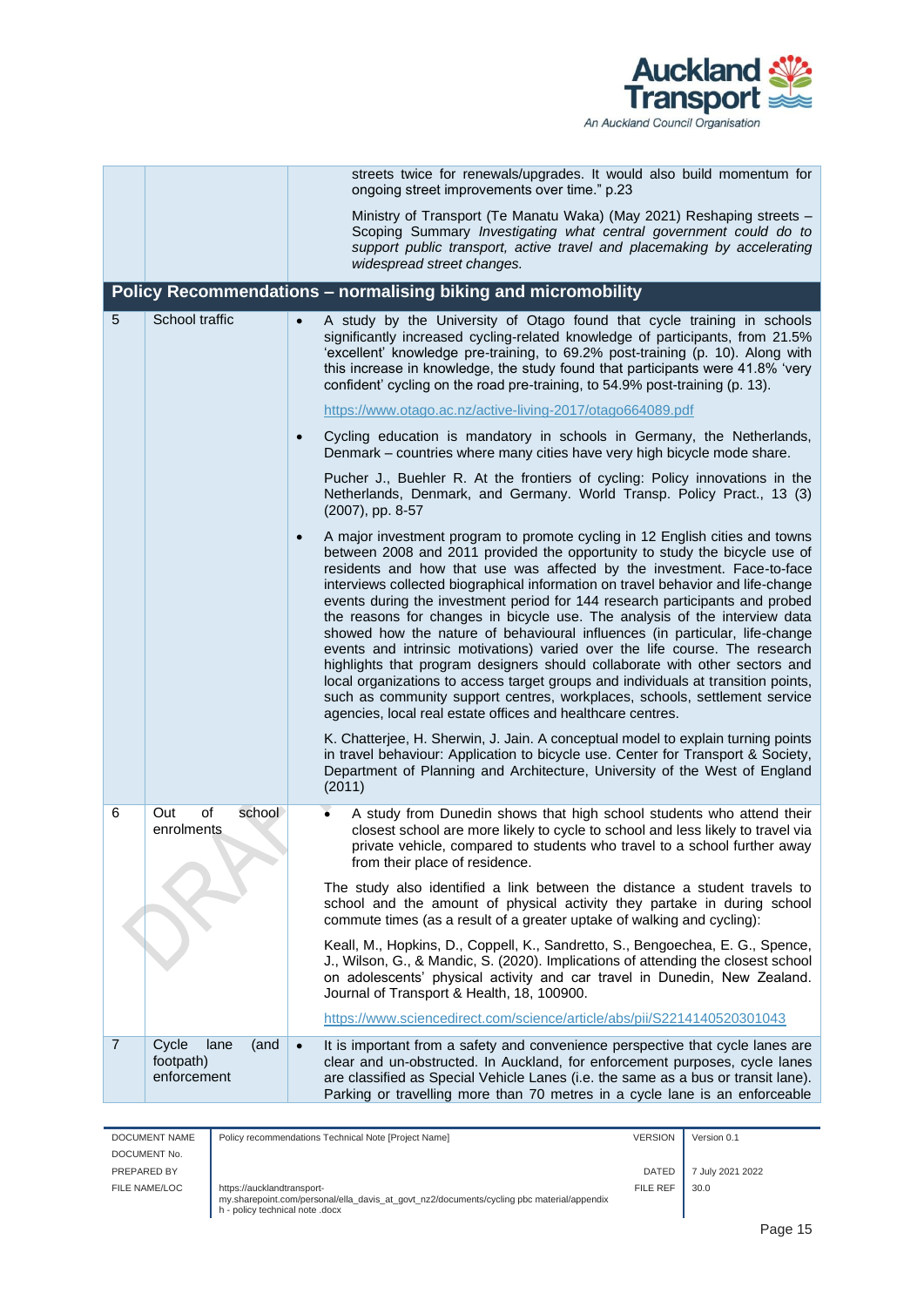

|    |                             | offense. There is no infringement category for encroaching on a cycle lane<br>however. It is unclear whether a new by-law could be established to enforce<br>cycle-lane encroachment as the change may need to be made at the national<br>level via the Land Transport Act (1998).                                                                                                                                                    |
|----|-----------------------------|---------------------------------------------------------------------------------------------------------------------------------------------------------------------------------------------------------------------------------------------------------------------------------------------------------------------------------------------------------------------------------------------------------------------------------------|
|    |                             | (discussion with AT enforcement team)                                                                                                                                                                                                                                                                                                                                                                                                 |
| 8  | Subsidise<br>bike<br>access | A study from Ireland shows the benefits of a scheme whereby employers<br>$\bullet$<br>purchase bicycles and cycling accessories for their employees and then<br>deduct the costs from their employees' salaries over a 12 month period.<br>As the deductions are based on the employees' pre-tax earnings, there<br>are significant cost savings for the employee (up to 51%), with the scheme<br>functioning as a tax-based subsidy. |
|    |                             | The study shows that people who purchased bikes through the scheme use<br>them regularly for both work-related and non-work-related trips:                                                                                                                                                                                                                                                                                            |
|    |                             | Caulfield, B., & Leahy, J. (2011). Learning to cycle again: examining the<br>benefits of providing tax-free loans to purchase new bicycles. Research in<br>Transportation Business & Management, 2, 42-47.                                                                                                                                                                                                                            |
|    |                             | http://www.cyclist.ie/wp-                                                                                                                                                                                                                                                                                                                                                                                                             |
|    |                             | content/uploads/2014/09/CaulfieldLeahy 2011 tax free bikes effects rsch tr<br>busman.pdf                                                                                                                                                                                                                                                                                                                                              |
|    |                             | Policy Recommendations - Improving safety for people on bikes and micromobility                                                                                                                                                                                                                                                                                                                                                       |
| 10 | Speed<br>limit              | A study from London showed that lower speed limits resulted in a                                                                                                                                                                                                                                                                                                                                                                      |
|    | reductions                  | reduction in cyclist injuries. A reduction from 30mph (48kph) to 20mph<br>(32kph) resulted in a 21% reduction in the risk of cyclist injuries:                                                                                                                                                                                                                                                                                        |
|    |                             | Aldred, R., Goodman, A., Gulliver, J., & Woodcock, J. (2018). Cycling injury<br>risk in London: A case-control study exploring the impact of cycle volumes,<br>motor vehicle volumes, and road characteristics including speed limits.<br>Accident Analysis & Prevention, 117, 75-84.                                                                                                                                                 |
|    |                             | https://www.sciencedirect.com/science/article/pii/S0001457518301076                                                                                                                                                                                                                                                                                                                                                                   |
|    |                             | In Berlin, the total number of bicycle trips almost quadrupled from 1975-2001<br>(275% increase); bicycle share increased from 5% of trips in 1990 to 10% in<br>2007; 38% decline in serious cycling injuries 1992-2006. 3,800 km of<br>residential streets (72% of all roads) are traffic calmed at 30 km/hr or less,<br>including many home zones with 7 km/hr limit.                                                               |
|    |                             | Pucher J., Buehler R. At the frontiers of cycling: Policy innovations in the<br>Netherlands, Denmark, and Germany. World Transp. Policy Pract., 13 (3)<br>(2007), pp. 8-57                                                                                                                                                                                                                                                            |
|    |                             | In Paris, the bicycle share of trips within City of Paris increased from 1% in<br>$\bullet$<br>2001 to 2.5% in 2007. During this time they introduced 38 "quartiers verts"<br>(green zones), extensive traffic-calmed areas of the city with speed limits of 30<br>km/hr or less, car-free zones, narrowed roadways and widened sidewalks, and<br>six "civilized travel corridors" of restricted motor vehicle access.                |
|    |                             | City of Paris, Paris a velo: Le bon plan, La Mairie de Paris, France (2009)<br>Accessible at:<br>http://www.paris.fr/portail/deplacements/Portal.lut?page_id=2&document_type<br>id=2&document_id=66229&portlet_id=21994.                                                                                                                                                                                                              |
|    |                             | In Barcelona, bicycle mode share more than doubled in only two years: 0.75%<br>$\bullet$<br>of trips in 2005 to 1.76% in 2007. During this time they introduced four traffic<br>calmed zones with 30 km/hr speed limits.                                                                                                                                                                                                              |
|    |                             | Romero C. Spicycles in Barcelona, PowerPoint Presentation by City of                                                                                                                                                                                                                                                                                                                                                                  |

| DOCUMENT NAME | Policy recommendations Technical Note [Project Name]                                                                                                       | <b>VERSION</b> | Version 0.1      |
|---------------|------------------------------------------------------------------------------------------------------------------------------------------------------------|----------------|------------------|
| DOCUMENT No.  |                                                                                                                                                            |                |                  |
| PREPARED BY   |                                                                                                                                                            | <b>DATED</b>   | 7 July 2021 2022 |
| FILE NAME/LOC | https://aucklandtransport-<br>my.sharepoint.com/personal/ella_davis_at_govt_nz2/documents/cycling pbc material/appendix<br>h - policy technical note .docx | FILE REF       | 30.0             |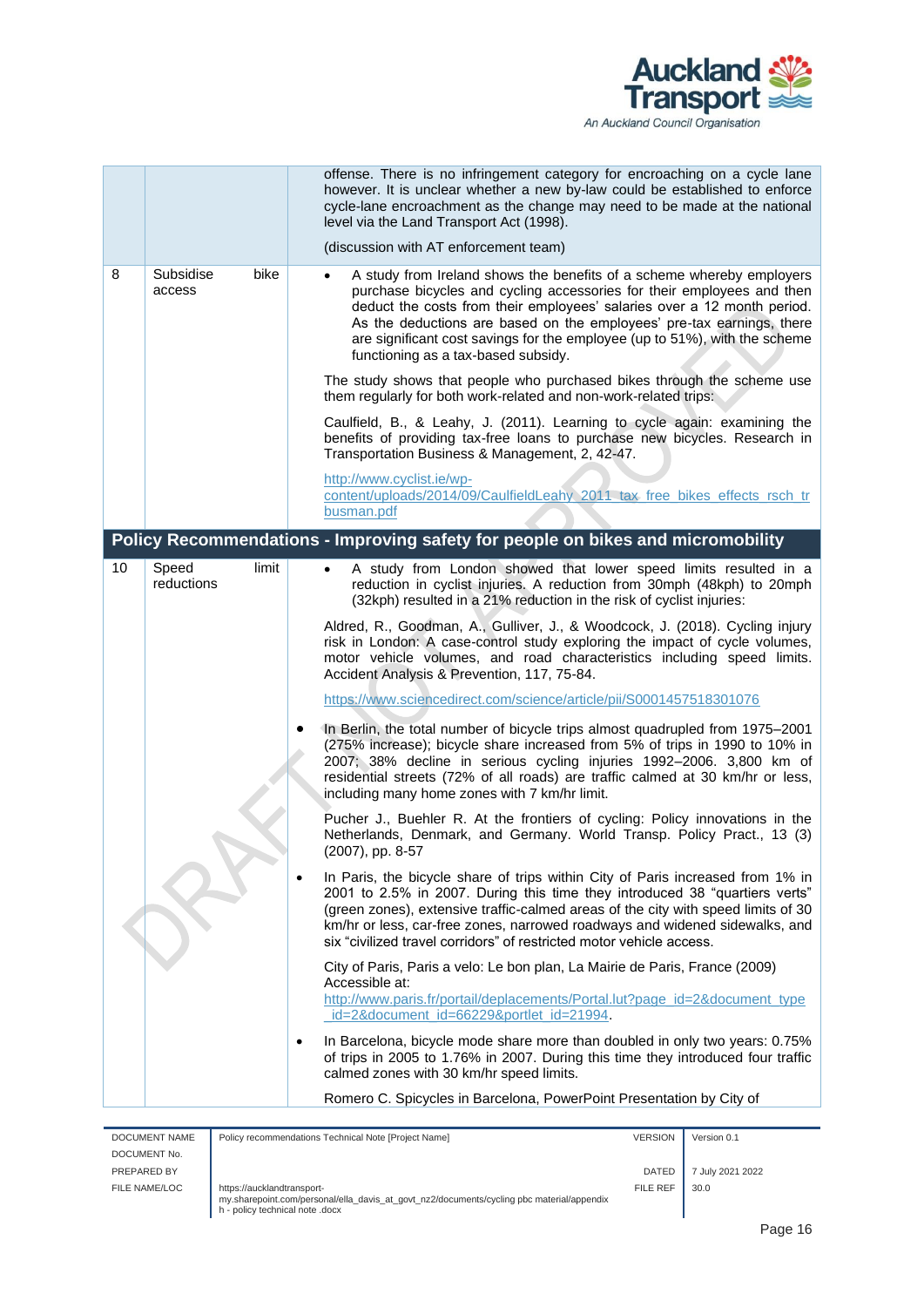

|    |                     |           | Barcelona at the Spicycles Conference, Bucharest, Romania, December 2008                                                                                                                                                                                                                                                                                                                                                   |
|----|---------------------|-----------|----------------------------------------------------------------------------------------------------------------------------------------------------------------------------------------------------------------------------------------------------------------------------------------------------------------------------------------------------------------------------------------------------------------------------|
|    |                     |           | (2008). Accessible at:<br>http://spicycles.velo.info/Portals/0/FinalReports/Barcelona_Final_Report.ppt                                                                                                                                                                                                                                                                                                                     |
|    |                     | $\bullet$ | In Muenster, Germany, bicycle share of trips increased from 29% in 1982 to<br>35% in 2001; one serious injury per 1.03 million bicycle trips in 2001. During<br>this time large car-free zones were established in the city centre; almost all<br>residential streets traffic calmed at 30 km/hr, including home zones calmed to<br>7 km/hr; many contraflow streets created for cyclists.                                 |
|    |                     |           | Pucher J., Buehler R. At the frontiers of cycling: Policy innovations in the<br>Netherlands, Denmark, and Germany. World Transp. Policy Pract., 13 (3)<br>(2007), pp. 8-57                                                                                                                                                                                                                                                 |
| 11 | Road rule changes   | $\bullet$ | Dutch and German traffic laws protect cyclists and put the responsibility for an<br>accident on the car driver. The only exception is when cyclists deliberately and<br>flagrantly disobey traffic laws.                                                                                                                                                                                                                   |
|    |                     |           | Pucher J., Buehler R. At the frontiers of cycling: Policy innovations in the<br>Netherlands, Denmark, and Germany. World Transp. Policy Pract., 13 (3)<br>(2007), pp. 8-57                                                                                                                                                                                                                                                 |
| 12 | Vehicle regulations |           | A study from Toronto shows that a variety of vehicle regulations related to<br>$\bullet$<br>trucks have the potential to reduce cyclist deaths and serious injuries.                                                                                                                                                                                                                                                       |
|    |                     |           | The study determined that mandatory side guards on trucks would likely have<br>prevented 2 of the 4 deaths recorded during the study period and also<br>prevented 14 serious injuries.                                                                                                                                                                                                                                     |
|    |                     |           | Issues associated with trucks' blind spots were identified as a contributing<br>factor to a significant proportion of serious incidents involving cyclists:                                                                                                                                                                                                                                                                |
|    |                     |           | Schuelke-Leech, B. A. (2019). An Investigation of Municipal Truck Size and<br>Safety Guards on Vulnerable Road Users.                                                                                                                                                                                                                                                                                                      |
|    |                     |           | https://www.toronto.ca/wp-content/uploads/2019/06/87df-TS_VZ_Schuelke-<br>Leech 2019 Municipal Truck-Safetypdf                                                                                                                                                                                                                                                                                                             |
|    |                     | $\bullet$ | "In 2016, London mayor Sadiq Khan announced a proposal to make London's<br>roads safer for pedestrians and cyclists by removing the most dangerous<br>lorries from the capital's roads by 2020. Data shows that HGVs were involved<br>in 22.5 per cent of pedestrian fatalities and 58 per cent of cyclist fatalities on<br>London's roads in 2014 and 2015, despite only making up four per cent of the<br>miles driven." |
|    |                     |           | The regulation is now implemented: "TFL's Direct Vision Standard (DVS) and<br>safety permit for heavy goods vehicles (HGVs) requires operators of lorries<br>over 12 tonnes gross vehicle weight to obtain a safety permit before entering<br>and operating in most of Greater London. Otherwise, you may receive a<br>Penalty Charge Notice (PCN)."                                                                       |
|    |                     |           | Vehicles with a poor safety rating need to be retrofit with "safe system<br>measures" in order to receive a permit.                                                                                                                                                                                                                                                                                                        |
|    |                     |           | "To improve indirect vision, and help drivers see near the vehicle: Class V and<br>VI mirrors, A fully operational camera monitoring system, A sensor system with<br>driver alerts.                                                                                                                                                                                                                                        |
|    |                     |           | To warn road users of intended manoeuvres: An audible vehicle manoeuvring<br>warning for left turns (or right turns if the vehicle is left-hand drive), Warning<br>signage                                                                                                                                                                                                                                                 |
|    |                     |           | To minimise the physical impact of a hazard: Side-underrun protection"                                                                                                                                                                                                                                                                                                                                                     |
|    |                     |           | https://www.london.gov.uk/press-releases/mayoral/new-measures-to-rid-                                                                                                                                                                                                                                                                                                                                                      |

| DOCUMENT NAME | Policy recommendations Technical Note [Project Name]                                                                                                       | <b>VERSION</b> | Version 0.1      |
|---------------|------------------------------------------------------------------------------------------------------------------------------------------------------------|----------------|------------------|
| DOCUMENT No.  |                                                                                                                                                            |                |                  |
| PREPARED BY   |                                                                                                                                                            | <b>DATED</b>   | 7 July 2021 2022 |
| FILE NAME/LOC | https://aucklandtransport-<br>my.sharepoint.com/personal/ella_davis_at_govt_nz2/documents/cycling pbc material/appendix<br>h - policy technical note .docx | FILE REF       | 30.0             |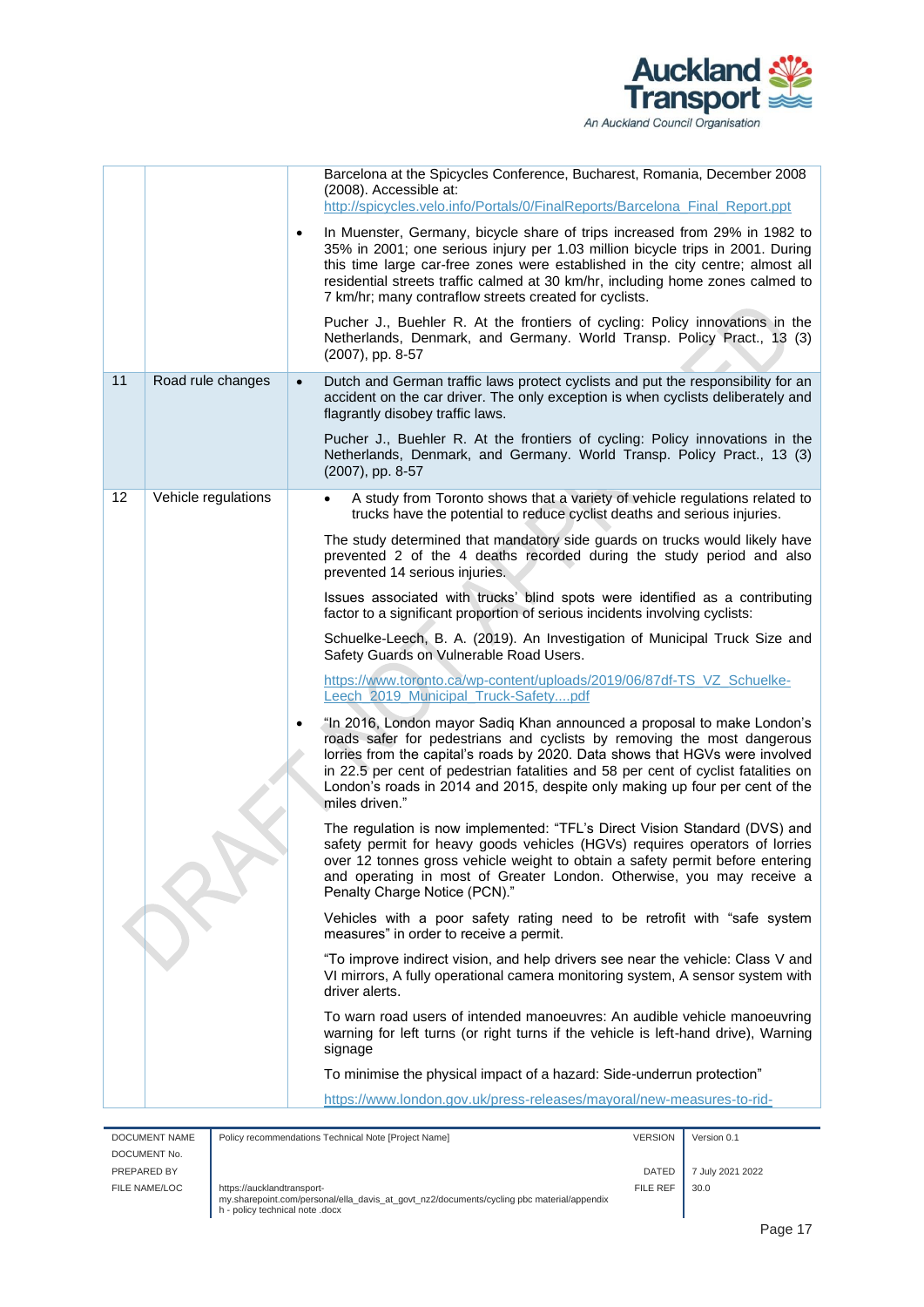

|                                                |                                                                  | london-of-dangerous-lorries                                                                                                                                                                                                                                                                                                                                                                                                                                                                                                                                                                                                                                                                                                                                                                                                                           |                                                                                 |  |
|------------------------------------------------|------------------------------------------------------------------|-------------------------------------------------------------------------------------------------------------------------------------------------------------------------------------------------------------------------------------------------------------------------------------------------------------------------------------------------------------------------------------------------------------------------------------------------------------------------------------------------------------------------------------------------------------------------------------------------------------------------------------------------------------------------------------------------------------------------------------------------------------------------------------------------------------------------------------------------------|---------------------------------------------------------------------------------|--|
|                                                |                                                                  | https://tfl.gov.uk/info-for/deliveries-in-london/delivering-safely/direct-vision-in-<br>heavy-goods-vehicles                                                                                                                                                                                                                                                                                                                                                                                                                                                                                                                                                                                                                                                                                                                                          |                                                                                 |  |
| 14                                             | Road<br>speed<br>limit<br>enforcement                            | In Berlin, the total number of bicycle trips almost quadrupled from 1975-2001<br>$\bullet$<br>(275% increase); bicycle share increased from 5% of trips in 1990 to 10% in<br>2007; 38% decline in serious cycling injuries 1992-2006. 3,800 km of<br>residential streets (72% of all roads) are traffic calmed at 30 km/hr or less,<br>including many home zones with 7 km/hr limit.<br>Pucher J., Buehler R. At the frontiers of cycling: Policy innovations in the<br>Netherlands, Denmark, and Germany. World Transp. Policy Pract., 13 (3)<br>(2007), pp. 8-57                                                                                                                                                                                                                                                                                    |                                                                                 |  |
| 15                                             | Driver-cyclist                                                   | In Muenster, Germany, bicycle share of trips increased from 29% in 1982 to                                                                                                                                                                                                                                                                                                                                                                                                                                                                                                                                                                                                                                                                                                                                                                            |                                                                                 |  |
| $\bullet$<br>interaction policing              |                                                                  | 35% in 2001; one serious injury per 1.03 million bicycle trips in 2001. 2% of<br>adult cyclists wear helmets. Traffic police employ a "dual strategy" strictly<br>enforcing cycling regulation (people on bikes running red lights and stop signs<br>etc.) as well as ticketing motorists who endanger people on bikes.                                                                                                                                                                                                                                                                                                                                                                                                                                                                                                                               |                                                                                 |  |
|                                                |                                                                  | Similar approaches are employed in the cities of Berlin, Amsterdam,<br>Groningen.                                                                                                                                                                                                                                                                                                                                                                                                                                                                                                                                                                                                                                                                                                                                                                     |                                                                                 |  |
|                                                |                                                                  | Pucher J., Buehler R. At the frontiers of cycling: Policy innovations in the<br>Netherlands, Denmark, and Germany. World Transp. Policy Pract., 13 (3)<br>(2007), pp. 8-57                                                                                                                                                                                                                                                                                                                                                                                                                                                                                                                                                                                                                                                                            |                                                                                 |  |
| 16<br>Marketing<br>$\bullet$<br>Road to Zero." |                                                                  | "Road to Zero is a new activity class in the 2021-24 National Land Transport<br>Programme (NLTP). It is dedicated to investment in safe system responses to<br>risk on our roads. We'll be investing about \$197 million in national, regional<br>and local road safety promotion and education campaigns supporting Road to<br>Zero programmes. This includes a campaign to raise public awareness of                                                                                                                                                                                                                                                                                                                                                                                                                                                |                                                                                 |  |
|                                                |                                                                  | safety of people on bikes or micromobility.                                                                                                                                                                                                                                                                                                                                                                                                                                                                                                                                                                                                                                                                                                                                                                                                           | It is thought that this campaigning won't include any initiatives targeting the |  |
|                                                |                                                                  | https://www.nzta.govt.nz/planning-and-investment/national-land-transport-<br>programme/2021-24-nltp/activity-classes/road-to-zero/                                                                                                                                                                                                                                                                                                                                                                                                                                                                                                                                                                                                                                                                                                                    |                                                                                 |  |
|                                                |                                                                  | Policy Recommendations - Influencing travel demand and transport choices                                                                                                                                                                                                                                                                                                                                                                                                                                                                                                                                                                                                                                                                                                                                                                              |                                                                                 |  |
| 20                                             | <b>Street</b><br>and<br>cycle<br>facility<br>design<br>standards | $\bullet$<br>The Transport Design Manual dictates how cycling facilities should be<br>designed in Auckland. It is a "is a set of guides, codes and specifications that<br>are specifically created for the Auckland region based on international best<br>practice and robust common engineering theory: Any designs which are<br>proposed that do not meet the standards require approval via the "departure<br>from standards" process.                                                                                                                                                                                                                                                                                                                                                                                                             |                                                                                 |  |
|                                                |                                                                  | https://at.govt.nz/about-us/manuals-guidelines/transport-design-manual/                                                                                                                                                                                                                                                                                                                                                                                                                                                                                                                                                                                                                                                                                                                                                                               |                                                                                 |  |
| 22                                             | Road pricing                                                     | A 2015 study looked at the impact of congestion charging on transport<br>patterns in Stockholm, Sweden. Congestion charging (a cordon) was<br>introduced fully from 2007. Over the course of a 7 year period (during<br>which there was continued investment in cycling infrastructure in addition<br>to the implementation of the congestion charge) bicycle mode share by<br>distance across Stockholm County doubled from 2% to 4% (and from 10%<br>to 19% for trips to / from the city centre). For the same period, car driver<br>distance travelled decreased from 49% to 40% across the county and<br>from 32% to 20% for trips to or from the city centre. It is important to note<br>also, that an increasing share of all trips in the county constitutes entering<br>or exiting the inner city. This occurred for all trip purposes, among |                                                                                 |  |

| <b>DOCUMENT NAME</b> | Policy recommendations Technical Note [Project Name]                                                                                                       | <b>VERSION</b> | Version 0.1      |
|----------------------|------------------------------------------------------------------------------------------------------------------------------------------------------------|----------------|------------------|
| DOCUMENT No.         |                                                                                                                                                            |                |                  |
| PREPARED BY          |                                                                                                                                                            | <b>DATED</b>   | 7 July 2021 2022 |
| FILE NAME/LOC        | https://aucklandtransport-<br>my.sharepoint.com/personal/ella_davis_at_govt_nz2/documents/cycling pbc material/appendix<br>h - policy technical note .docx | FILE REF       | 30.0             |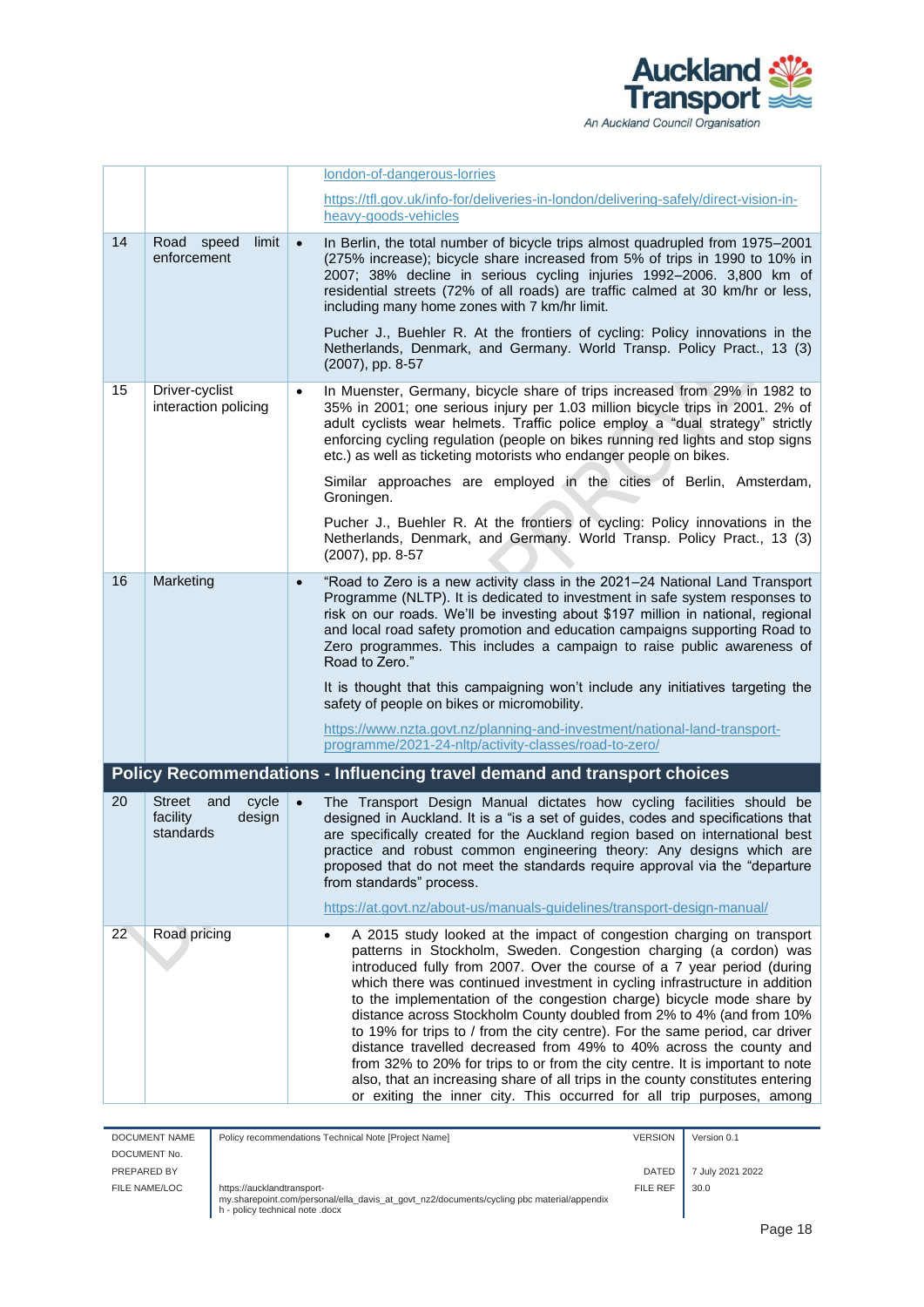

|          |                                                      |                                                  | residents of all areas of Stockholm County, on work days and weekends<br>and despite the introduction of inner-city road congestion charges in 2006.<br>Thus, the inner city became relatively more attractive for all kinds of<br>activities than the rest of the county. This goes some way to dispel ideas<br>that a congestion charge focused on Auckland city centre could adversely<br>affect the vibrancy / economic activity of the district.<br>Basitian, A., & Börjesson, M. (2015). The city as a driver of gender equality<br>new mobility patterns, cycling and: Travel behaviour trends in Stockholm 1985-<br>2015. Centre for Transport Studies Stockholm. CTS Working Paper 2017:9.<br>https://ideas.repec.org/p/hhs/ctswps/2017_009.html<br>In 2003 a congestion charge was introduced in London. It is applied in the<br>inner city, delimited by the Inner Ring Road. When the charge was<br>introduced, it was stipulated by law that the revenues be reinvested in<br>measures to improve transport in London. Between 2003 and 2014, the<br>scheme generated approximately 1.2 billion. Approximately 5% of the<br>congestion charge revenue was invested in cycling. Traffic entering the<br>original charging zone has remained stable at 27 per cent lower than pre-<br>charging conditions in 2002. This means that nearly 80,000 fewer cars<br>enter the original charging zone each day. Cycling levels in the<br>Congestion Charging zone are also up by 66 per cent since the<br>introduction of the scheme.<br>Haubold, H. (2016). European Cyclists Federation - Congestion Charges and                                                                                                                                                                                                                                                             |
|----------|------------------------------------------------------|--------------------------------------------------|-------------------------------------------------------------------------------------------------------------------------------------------------------------------------------------------------------------------------------------------------------------------------------------------------------------------------------------------------------------------------------------------------------------------------------------------------------------------------------------------------------------------------------------------------------------------------------------------------------------------------------------------------------------------------------------------------------------------------------------------------------------------------------------------------------------------------------------------------------------------------------------------------------------------------------------------------------------------------------------------------------------------------------------------------------------------------------------------------------------------------------------------------------------------------------------------------------------------------------------------------------------------------------------------------------------------------------------------------------------------------------------------------------------------------------------------------------------------------------------------------------------------------------------------------------------------------------------------------------------------------------------------------------------------------------------------------------------------------------------------------------------------------------------------------------------------------------------------------------------------------------------|
|          |                                                      |                                                  | Cycling. https://ecf.com/groups/congestion-charges-and-cycling                                                                                                                                                                                                                                                                                                                                                                                                                                                                                                                                                                                                                                                                                                                                                                                                                                                                                                                                                                                                                                                                                                                                                                                                                                                                                                                                                                                                                                                                                                                                                                                                                                                                                                                                                                                                                      |
| 23<br>AT | managed<br>car<br>parking: pricing and<br>management | $\bullet$<br>$\bullet$<br>$\bullet$<br>$\bullet$ | A study from Washington DC showed that the provision of free car parking at<br>workplaces was correlated with a 70% lower probability that an employee will<br>cycle to work:<br>Buehler, R. (2012). Determinants of bicycle commuting in the Washington, DC<br>region: The role of bicycle parking, cyclist showers, and free car parking at<br>work. Transportation research part D: Transport and Environment, 17(7), 525-<br>531.<br>https://www.pedbikeinfo.org/cms/downloads/DeterminantsofBicycleCommuting<br>.pdf<br>A study from Cambridge, UK also showed that the provision of free car parking<br>at workplaces was associated with an increased use of private vehicles for<br>commuting to work:<br>Carse, A., Goodman, A., Mackett, R. L., Panter, J., & Ogilvie, D. (2013). The<br>factors influencing car use in a cycle-friendly city: the case of Cambridge.<br>Journal of transport geography, 28, 67-74.<br>https://www.sciencedirect.com/science/article/pii/S0966692312002670<br>Many European cities are deploying a range of innovative parking policies that<br>seek to improve amenity values, through a reduction in car use, improvement<br>in air pollution and better quality of urban life. In Paris, on-street parking supply<br>was reduced by 9% and 95% of the remaining stock is paid parking. Along with<br>other improvements, this has led to a 13% decrease in driving.<br>New Zealand Government (2019) The Congestion Question - Workstream 4<br>Complementary policy measures<br>In Copenhagen, Denmark, bicycle mode share increased from 25% of trips in<br>1998 to 38% in 2005 for 40+ age group; 70% increase in total bicycle trips<br>1970-2006 (36% of work trips in 2006); 60% decline in serious bicycling<br>injuries 1995-2006. During this time, carparking provision has been<br>significantly reduced in the city centre. |

| DOCUMENT NAME | Policy recommendations Technical Note [Project Name]                                                                                                       | <b>VERSION</b> | Version 0.1      |
|---------------|------------------------------------------------------------------------------------------------------------------------------------------------------------|----------------|------------------|
| DOCUMENT No.  |                                                                                                                                                            |                |                  |
| PREPARED BY   |                                                                                                                                                            | <b>DATED</b>   | 7 July 2021 2022 |
| FILE NAME/LOC | https://aucklandtransport-<br>my.sharepoint.com/personal/ella_davis_at_govt_nz2/documents/cycling pbc material/appendix<br>h - policy technical note .docx | FILE REF       | 30.0             |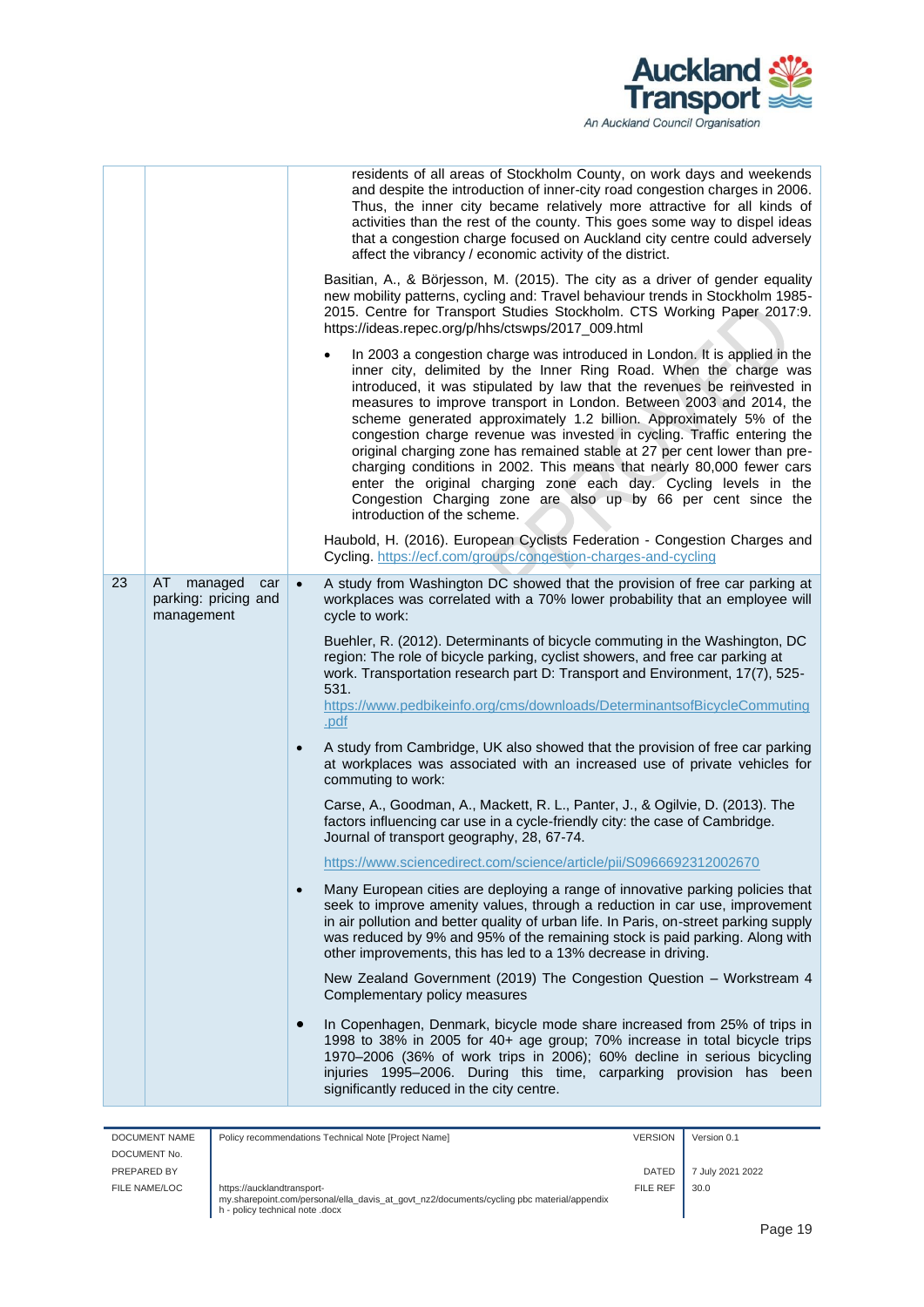

|    |    |                                                                  |           | Pucher J., Buehler R. At the frontiers of cycling: Policy innovations in the<br>Netherlands, Denmark, and Germany World Transp. Policy Pract., 13 (3)<br>(2007), pp. 8-57                                                                                                                                                                                                                                                                                                                                                                                                                                                                                                          |
|----|----|------------------------------------------------------------------|-----------|------------------------------------------------------------------------------------------------------------------------------------------------------------------------------------------------------------------------------------------------------------------------------------------------------------------------------------------------------------------------------------------------------------------------------------------------------------------------------------------------------------------------------------------------------------------------------------------------------------------------------------------------------------------------------------|
| 24 |    | Prohibit<br>new<br>car<br>parking buildings in<br>specific areas | $\bullet$ | Many European cities are deploying a range of innovative parking policies that<br>seek to improve amenity values, through a reduction in car use, improvement<br>in air pollution and better quality of urban life. In Paris, on-street parking supply<br>was reduced by 9% and 95% of the remaining stock is paid parking. Along with<br>other improvements, this has led to a 13% decrease in driving.                                                                                                                                                                                                                                                                           |
|    |    |                                                                  |           | (New Zealand Government (2019) The Congestion Question - Workstream 4<br>Complementary policy measures).                                                                                                                                                                                                                                                                                                                                                                                                                                                                                                                                                                           |
|    |    |                                                                  | $\bullet$ | In Copenhagen, Denmark, bicycle mode share increased from 25% of trips in<br>1998 to 38% in 2005 for 40+ age group; 70% increase in total bicycle trips<br>1970-2006 (36% of work trips in 2006); 60% decline in serious bicycling<br>injuries 1995-2006. During this time, carparking provision has been<br>significantly reduced in the city centre.                                                                                                                                                                                                                                                                                                                             |
|    |    |                                                                  |           | Pucher J., Buehler R. At the frontiers of cycling: Policy innovations in the<br>Netherlands, Denmark, and Germany World Transp. Policy Pract., 13 (3)<br>(2007), pp. 8-57                                                                                                                                                                                                                                                                                                                                                                                                                                                                                                          |
|    | 25 | Vehicle taxes                                                    | $\bullet$ | The much higher cost of car ownership and use in northern Europe (relative to<br>the United States) encourages bicycling, especially when combined with<br>limited car parking, car-free zones, comprehensive traffic calming, and lower<br>overall speed limits, which reduce the overall convenience and attractiveness<br>of car use.                                                                                                                                                                                                                                                                                                                                           |
|    |    |                                                                  |           | Pucher J., Buehler R. Making cycling irresistible: Lessons from the<br>Netherlands, Denmark, and Germany. Transport Reviews, 28 (4) (2008), pp.<br>495-528                                                                                                                                                                                                                                                                                                                                                                                                                                                                                                                         |
|    | 26 | Fuel taxes,<br>Road<br>User Charges                              | $\bullet$ | A Regional Fuel Tax (RFT) was implemented in Auckland on 1 July 2018 to<br>fund transport projects that would otherwise be delayed or not funded.                                                                                                                                                                                                                                                                                                                                                                                                                                                                                                                                  |
|    |    |                                                                  |           | The RFT applies to petrol and diesel until 31 June 2028. The tax is a maximum<br>of 10 cents per litre plus GST, a total of 11.5 cents per litre. It is paid by fuel<br>distributors when they deliver fuel to service stations and commercial users<br>inside the Auckland region.                                                                                                                                                                                                                                                                                                                                                                                                |
|    |    |                                                                  |           | The projected revenue from the RFT is \$150 million per annum, or \$1.5 billion<br>over the 10-year period, based on current and projected fuel usage adjusted<br>for expected changes such as the take-up of electric vehicles. This leverages a<br>further \$3.0 billion from other revenue sources such as development<br>contributions and NZTA subsidies, meaning that the RFT enables a total of<br>\$4.5 billion expenditure.                                                                                                                                                                                                                                               |
|    |    |                                                                  |           | https://at.govt.nz/about-us/our-role-organisation/corporate-plans-<br>strategies/regional-fuel-tax/                                                                                                                                                                                                                                                                                                                                                                                                                                                                                                                                                                                |
|    | 27 | Tax reform                                                       | $\bullet$ | A Workplace Parking Levy (WPL) is a charge on employers who provide<br>workplace parking, a type of congestion charging scheme that has been<br>introduced in Nottingham. Nottingham City Council has introduced a WPL to<br>tackle problems associated with traffic congestion, by both providing fundings<br>for major transport infrastructure initiatives and by acting as an incentive for<br>employers to manage their workplace parking provision. Money raised from<br>the WPL has helped to fund NET Phase Two (the extensions to the existing<br>tram system), which now carries more than 17m passengers a year, as well as<br>the redevelopment of Nottingham Station. |
|    |    |                                                                  |           | https://www.nottinghamcity.gov.uk/information-for-residents/transport-parking-                                                                                                                                                                                                                                                                                                                                                                                                                                                                                                                                                                                                     |

| DOCUMENT NAME | Policy recommendations Technical Note [Project Name]                                                                                                       | <b>VERSION</b> | Version 0.1      |
|---------------|------------------------------------------------------------------------------------------------------------------------------------------------------------|----------------|------------------|
| DOCUMENT No.  |                                                                                                                                                            |                |                  |
| PREPARED BY   |                                                                                                                                                            | <b>DATED</b>   | 7 July 2021 2022 |
| FILE NAME/LOC | https://aucklandtransport-<br>my.sharepoint.com/personal/ella_davis_at_govt_nz2/documents/cycling pbc material/appendix<br>h - policy technical note .docx | FILE REF       | 30.0             |